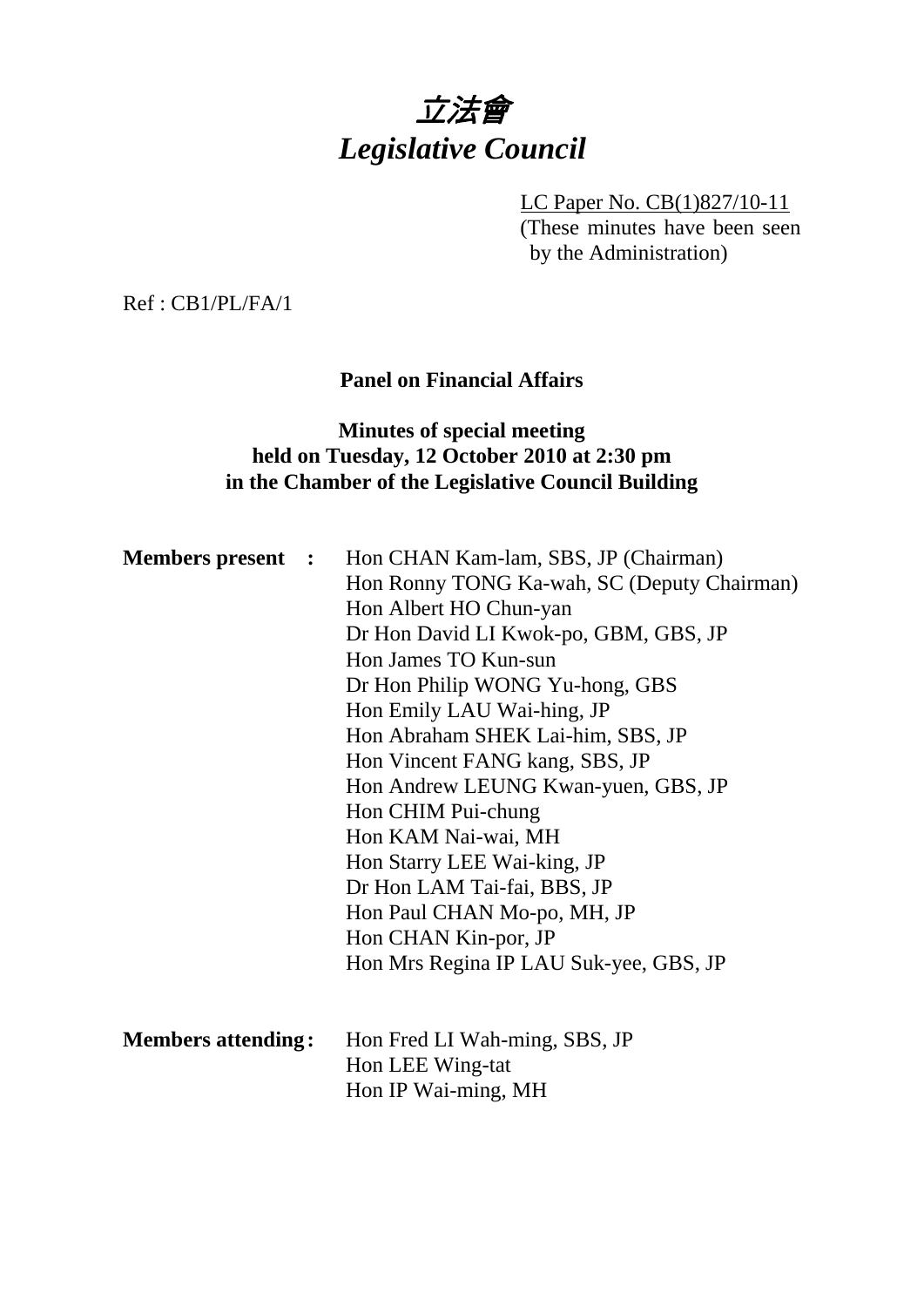| <b>Members absent :</b>             |                | Ir Dr Hon Raymond HO Chung-tai, SBS, S.B.St.J., JP<br>Hon Jeffrey LAM Kin-fung, SBS, JP<br>Hon WONG Ting-kwong, BBS, JP                                                                                                                                                                                                                                                                                                                                        |
|-------------------------------------|----------------|----------------------------------------------------------------------------------------------------------------------------------------------------------------------------------------------------------------------------------------------------------------------------------------------------------------------------------------------------------------------------------------------------------------------------------------------------------------|
| <b>Public officers</b><br>attending | $\ddot{\cdot}$ | <u>Agenda Item I</u><br>Miss Emmy WONG<br>Deputy Secretary for Financial Services and the<br>Treasury (Financial Services)2 (Acting)<br>Ms Annie CHOI, JP<br><b>Commissioner of Insurance</b>                                                                                                                                                                                                                                                                  |
| <b>Attendance by</b><br>invitation  | $\ddot{\cdot}$ | <u>Agenda Item I</u><br>The Insurance Institute of Hong Kong<br>Mr Michael HAYNES<br>President<br><b>Society of Certified Financial Organizer</b><br>Mr Ken WONG<br>Spokesman<br>The Institute of Financial Planners of Hong Kong<br>Ms Eleanor WAN<br><b>Chief Executive Officer</b><br><u>The Hong Kong Federation of Insurers</u><br>Mr Alex CHU<br>Deputy Chairman<br><b>Hong Kong Insurance Practitioners General Union</b><br>Ms Juan LEUNG<br>President |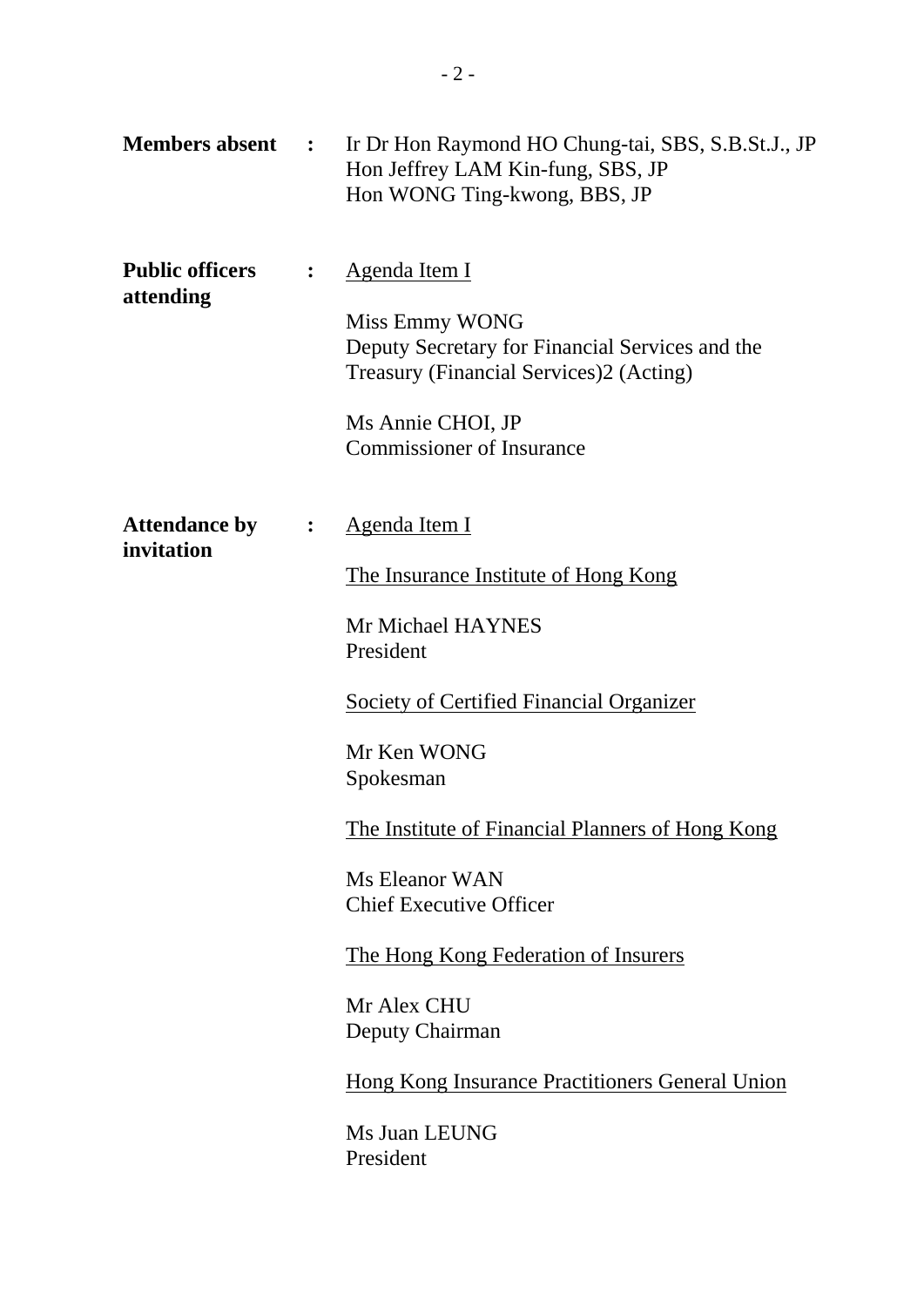#### The Hong Kong Confederation of Insurance Brokers

Mr Ronald LAI Vice Chairman

#### Consumer Council

Ms Connie LAU Chief Executive

Ms Vera TAM Chief Research and Trade Practices Officer

Democratic Alliance for the Betterment and Progress of Hong Kong

Mr KWAI Ting-kong Financial Affairs Deputy Spokesperson

Professional Insurance Brokers Association

Mr Philip MAK Public Relations Sub-committee Member

#### Individual

Ms CHUNG Kwan-chun Member of Sai Kung District Council

General Agents and Managers Association of Hong Kong Limited

Mr Kenneth LEUNG 1st Vice President

Hong Kong Society of Certified Insurance **Practitioners** 

Mr Jackie CHUN Immediate Past President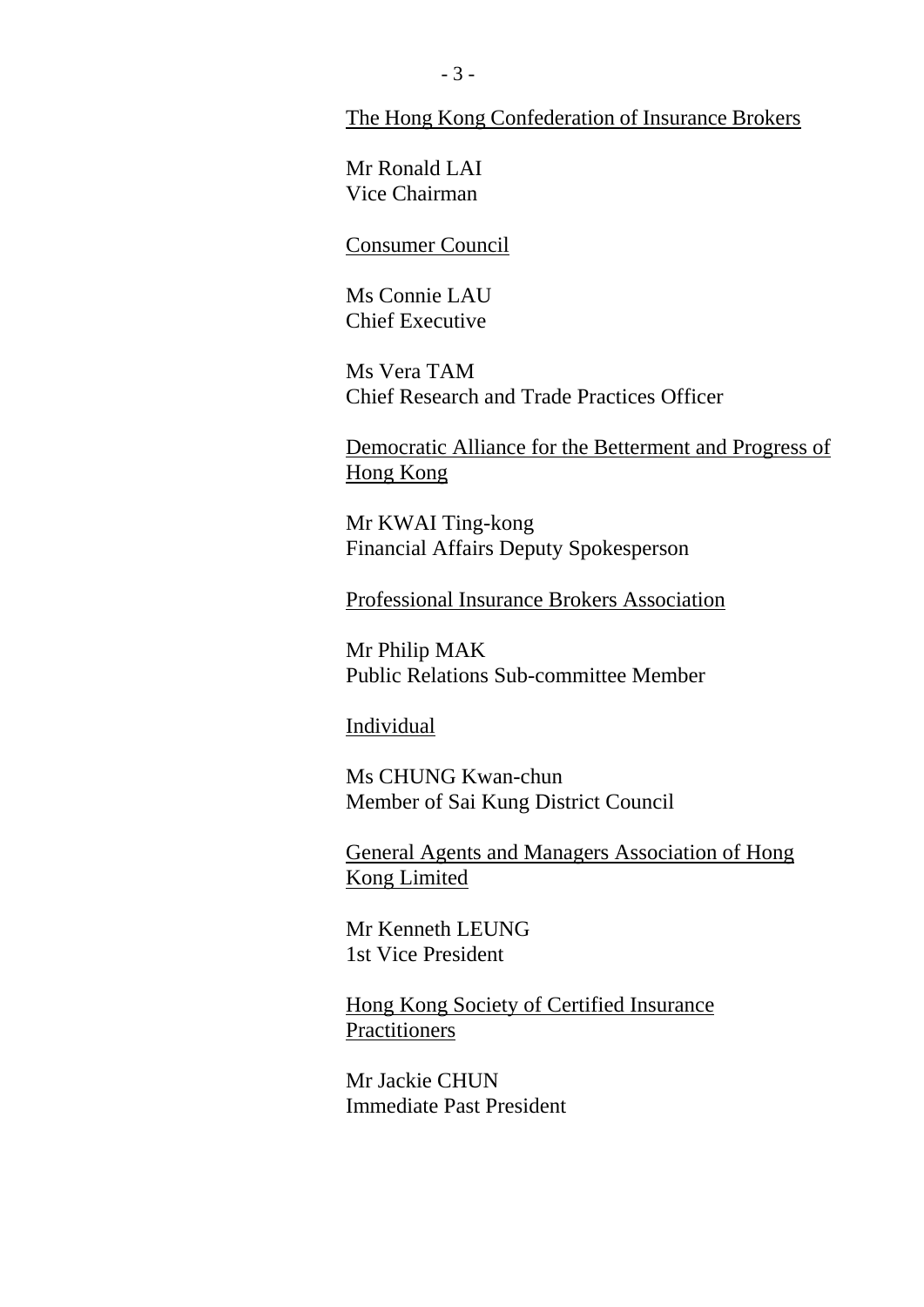|                                          | <b>Hong Kong Chamber of Insurance Intermediaries</b>                                 |  |
|------------------------------------------|--------------------------------------------------------------------------------------|--|
|                                          | Mr Patrick HO<br>President                                                           |  |
|                                          | The Hong Kong General Insurance Agents Association<br>Limited                        |  |
|                                          | Mr Teem LAM<br>Chairman<br>The Life Underwriters Association of Hong Kong<br>Limited |  |
|                                          |                                                                                      |  |
|                                          | Ms Andy MOK<br><b>Assistant Director</b>                                             |  |
|                                          | <u>The Independent Financial Advisors Association</u><br>Limited                     |  |
|                                          | Mr Glenn TURNER<br>Chairman                                                          |  |
| <b>Clerk in attendance:</b> Ms Anita SIT | Chief Council Secretary (1)5                                                         |  |
| <b>Staff in attendance:</b>              | Mr KAU Kin-wah<br>Assistant Legal Adviser 6                                          |  |
|                                          | Mr Noel SUNG<br>Senior Council Secretary (1)4                                        |  |
|                                          | Ms Haley CHEUNG<br>Legislative Assistant (1)8                                        |  |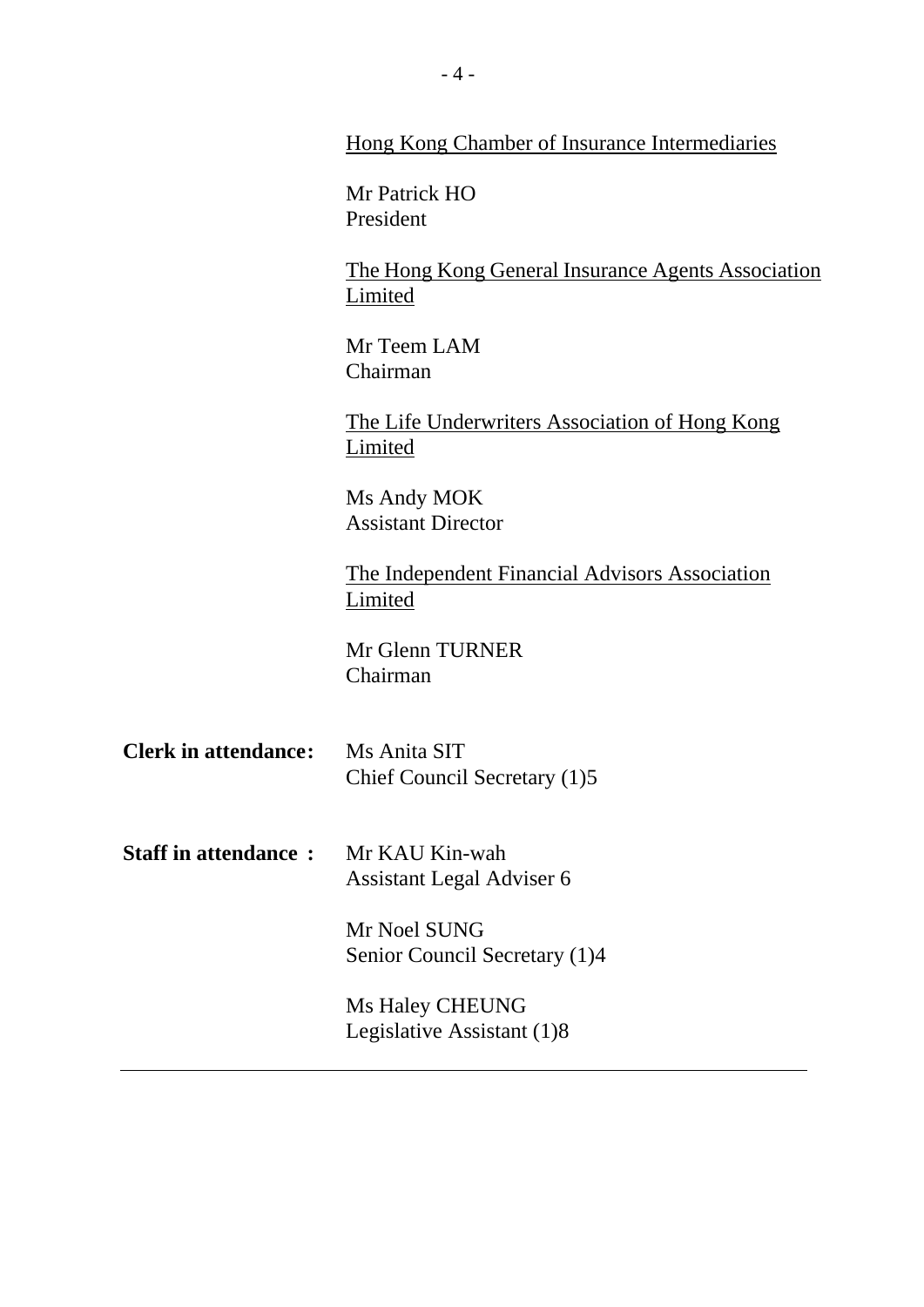| $\mathbf I$ | Proposed establishment of an independent Insurance Authority                             |                                                                         |
|-------------|------------------------------------------------------------------------------------------|-------------------------------------------------------------------------|
|             | Submissions from deputations attending the meeting                                       |                                                                         |
|             | $(LC$ Paper No. $CB(1)3015/09-10(01)$ — Submission from Society of                       | <b>Certified Financial Organizer</b>                                    |
|             | LC Paper No. $CB(1)3008/09-10(01)$ — Submission from The Institute                       | of Financial Planners of Hong<br>Kong                                   |
|             | LC Paper No. $CB(1)3008/09-10(02)$ — Submission from The Hong                            | Kong Federation of Insurers                                             |
|             | LC Paper No. $CB(1)2969/09-10(01)$ — Submission from The Hong<br>and CB(1)3008/09-10(03) | Confederation<br>Kong<br>of<br><b>Insurance Brokers</b>                 |
|             | LC Paper No. $CB(1)2969/09-10(02)$ — Submission from Consumer                            | Council                                                                 |
|             | LC Paper No. $CB(1)2969/09-10(03)$ — Submission from Hong Kong                           | Society of Certified Insurance<br>Practitioners                         |
|             | LC Paper No. $CB(1)2969/09-10(04)$ - Submission from Hong Kong                           | $\sigma$<br>Chamber<br>Insurance<br>Intermediaries                      |
|             | LC Paper No. $CB(1)2969/09-10(05)$ — Submission from The Life                            | Underwriters Association of<br>Hong Kong Limited                        |
|             | LC Paper No. $CB(1)3008/09-10(04)$ — Submission from                                     | The<br>Independent<br>Financial<br><b>Advisors Association Limited)</b> |

*Submissions from organizations not attending the meeting*

(LC Paper No.  $CB(1)2969/09-10(06)$  - Submission from Mr LARM Wai-leung, member of North District Council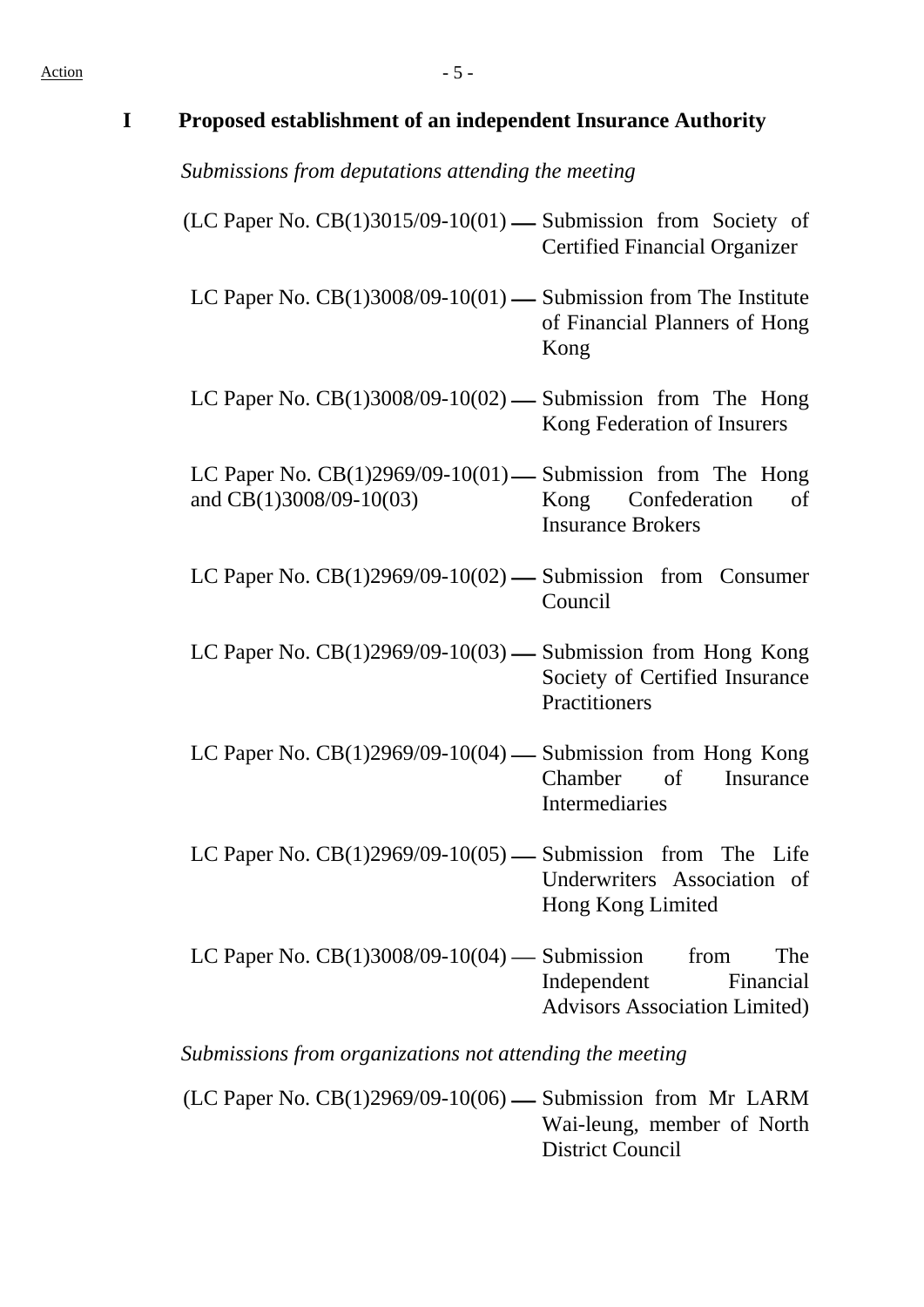| LC Paper No. $CB(1)2969/09-10(07)$ — Submission from Ms WONG |                             |
|--------------------------------------------------------------|-----------------------------|
|                                                              | Mo-tai, BBS, MH, JP, member |
|                                                              | of Shatin District Council  |

- LC Paper No.  $CB(1)3008/09-10(05)$  Submission from The Insurance Agents Registration Board
- LC Paper No.  $CB(1)3015/09-10(02)$  Submission from Mr YEUNG Wai-sing, MH, member of the Eastern District Council
- LC Paper No.  $CB(1)3015/09-10(03)$  The Hong Kong Association of Banks)

#### *Other relevant papers*

- $(LC$  Paper No.  $CB(1)2525/09-10(01)$  Administration's paper on "Proposed establishment of an independent Insurance Authority"
- LC Paper No.  $CB(1)2525/09-10(02)$  Administration's consultation paper on "Proposed establishment of an independent Insurance Authority"
- LC Paper No.  $CB(1)2522/09-10$   $—$  Background brief on proposed establishment of an independent Insurance Authority prepared by the Legislative Council Secretariat
- LC Paper No.  $CB(1)2604/09-10(01)$  Administration's paper on "Proposed establishment of an Independent Insurance Authority" (Power-point presentation materials)
- LC Paper No.  $CB(1)2933/09-10$  Minutes of special meeting on 19 July 2010 (Paragraphs 1 to 34 are relevant)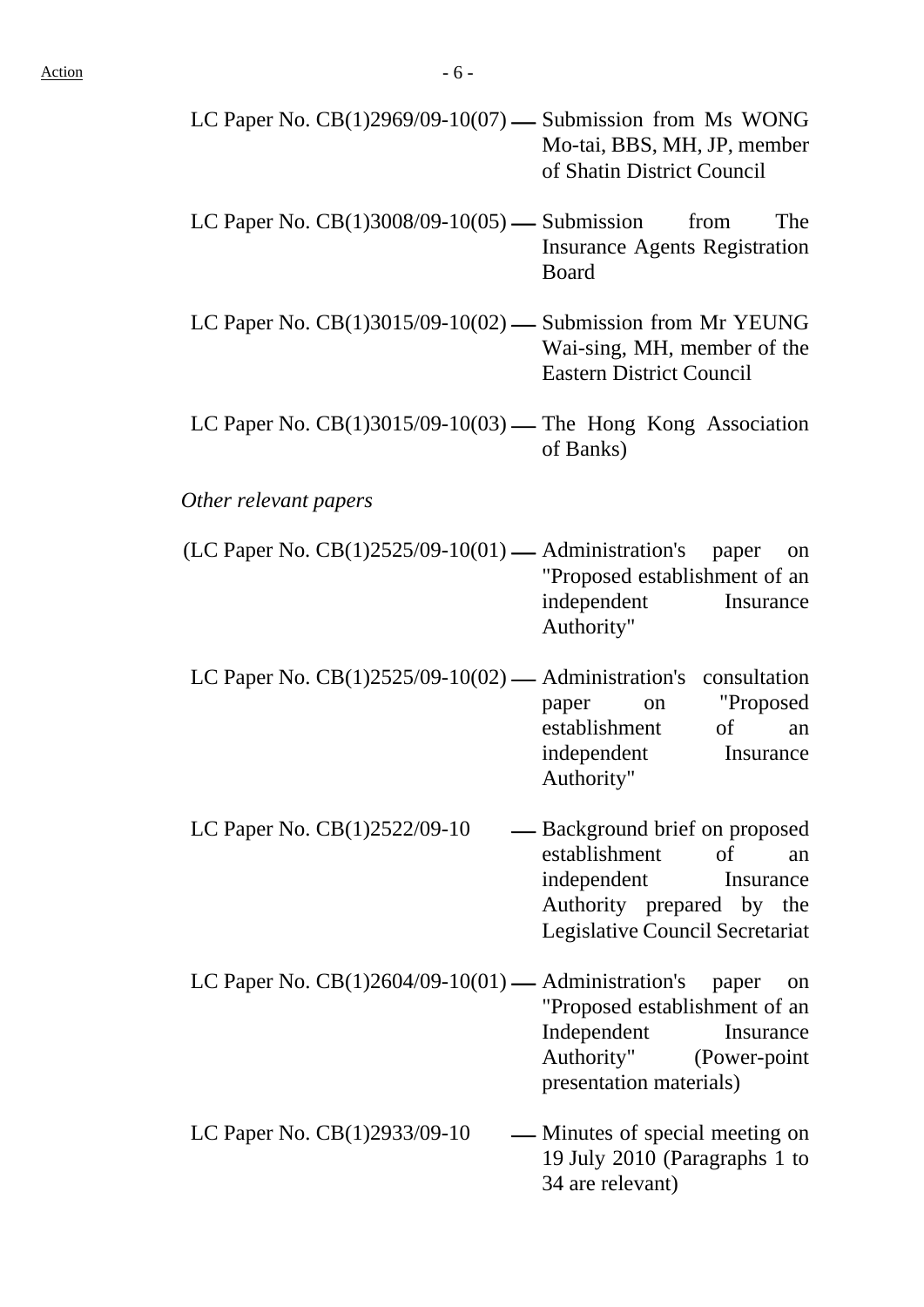The Chairman welcomed representatives of the Administration and deputations to the meeting. He reminded the deputations that their views presented at the meeting would not be covered by the protection and immunity provided under the Legislative Council (Powers and Privileges) Ordinance (Cap. 382). He invited the deputations to present views on the Administration's proposals for establishment of an independent Insurance Authority (IIA).

#### Presentation of views by deputations

#### *The Insurance Institute of Hong Kong*

2. Mr Michael HAYNES, President of the Insurance Institute of Hong Kong (IIHK), said that the IIHK supported the establishment of an IIA, having regard to the benefits that would be brought about to insurance practitioners and consumers, including the provision of training and education across the insurance industry. In other Asian countries such as Singapore and Malaysia, the independent insurance authority received strong support from the insurance industry, in particular in conducting professional training and examinations for development of the industry. While IIHK believed that an IIA would work well in Hong Kong, in view of the training needs of the industry, IIHK was concerned that the consultation paper was totally silent on topics such as training, education and examination, and the proposal of empowering both the IIA and the Hong Kong Monetary Authority (HKMA) to regulate banks selling insurance products would lead to confusion to consumers and inconsistency in enforcement standard. With the exclusion of the self-regulatory organizations (SROs) from the regulatory regime, there would be a vacuum in education and training, and the IIA should work closely with the established entities, such as IIHK, to ensure there was no breakdown in the provision of training and education for the insurance industry.

#### *Society of Certified Financial Organizer*

3. Mr Ken WONG, Spokesman of Society of Certified Financial Organizer (SCFO), said that the consultation paper lacked details of the proposed regulatory arrangements. The self-regulatory regime had operated effectively for the regulation and development of the insurance industry over the years, and many international insurance companies had established their business in Hong Kong. The proposed arrangement of having two regulatory bodies to regulate one financial sector had proved to be undesirable in the Lehman Brothers Minibonds incident. The IIA should be the sole authority to regulate the insurance industry, including banks and their employees engaged in insurance business. Under the proposal, the manpower of the regulatory authority would increase from 123 to 237 staff. The Government would have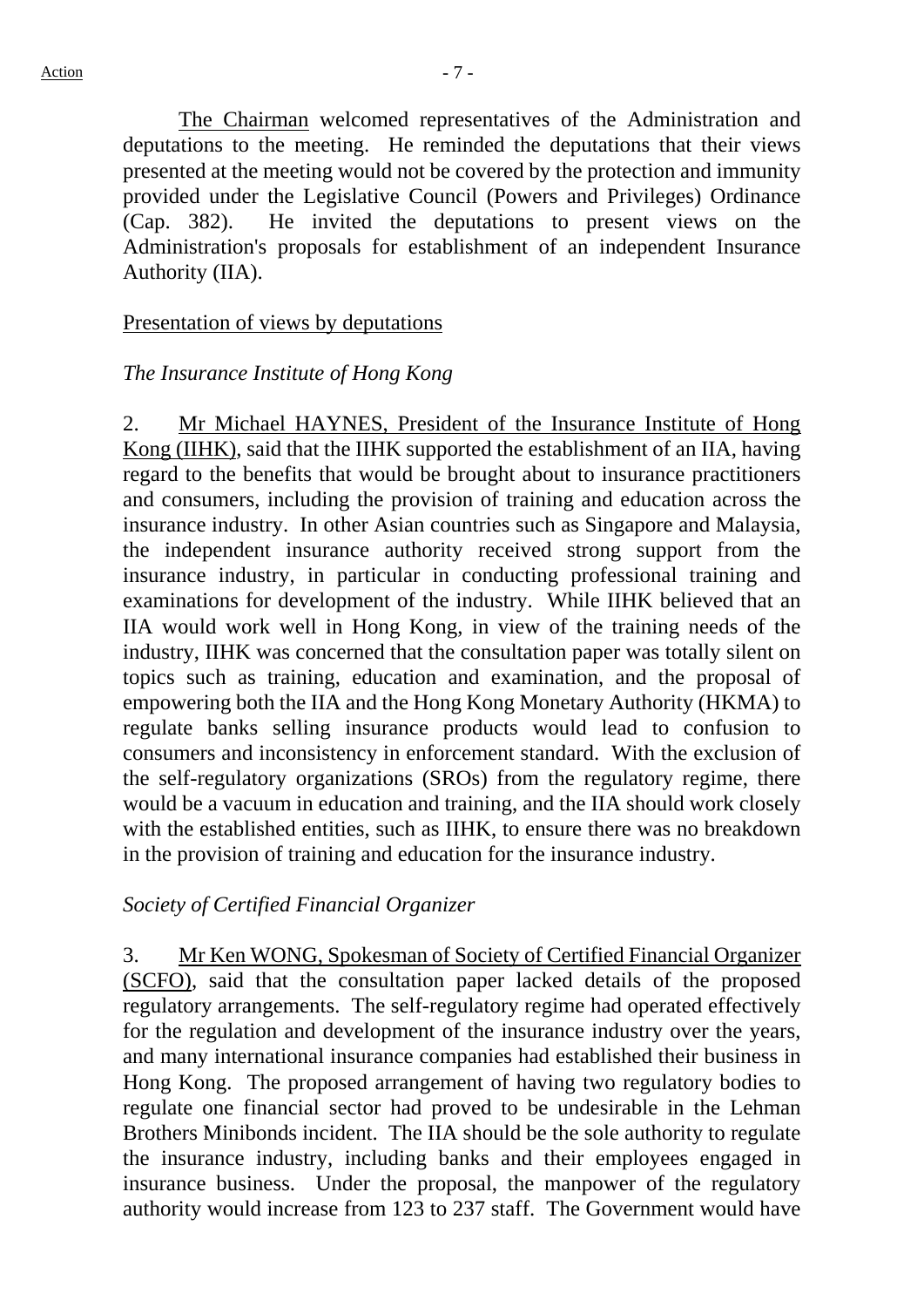to provide a lump sum of \$500 million to the IIA on its inception. It was questionable whether it was worthwhile to spend such an amount of public money for the purpose. Besides, the proposed levy would result in policyholders having to pay a higher premium.

#### *The Institute of Financial Planners of Hong Kong*

4. Ms Eleanor WAN, Chief Executive Officer of the Institute of Financial Planners of Hong Kong (IFPHK), said that members of IFPHK were of the view that as an international financial centre, Hong Kong's financial regulatory framework should align with international practices. IFPHK therefore supported the establishment of an IIA which was financially and operationally independent from the Government. The IIA should have the regulatory powers, suitable structure and well defined objectives and adequate resources to perform its functions. Appropriate checks and balances should be put in place to govern the operation of the IIA, which should, apart from regulatory functions, be responsible for facilitating and promoting a healthy and sustainable insurance market. The regulation of insurance intermediaries under the IIA would ensure the standard of services provided to policyholders, and cost-effectiveness. The operation of the IIA should be highly transparent and there should be a high level of involvement of the insurance industry. In this connection, the Government should provide details of the structure, financial and accountability arrangements of the IIA, and how the various existing regulatory bodies and standards would be aligned. The competitiveness of the insurance industry should not be adversely affected by over-regulation as a result of the establishment of the IIA. The regulation of banks in selling insurance products should come under the purview of IIA instead of the HKMA, in order to ensure consistency in the interpretation of regulations. IFPHK also had reservation on imposing a levy on insurance policies as the levy was tantamount to an additional tax which was unfair to the consumers, in view that similar levies were not imposed on other investment instruments. The proposed levy was inconsistent with the funding arrangements for other regulatory bodies in Hong Kong, and would undermine the competitiveness of Hong Kong's insurance products in the international market. A second round of consultation should be conducted to gauge the views of the insurance industry on the operation of the IIA. More details of the various proposals in the consultation paper, as well as the transitional arrangements, should be provided in the second round consultation.

#### *The Hong Kong Federation of Insurers*

5. Mr Alex CHU, Deputy Chairman of the Hong Kong Federation of Insurers (HKFI), said that HKFI supported in principle the establishment of an IIA. More information about the various proposals in the consultation paper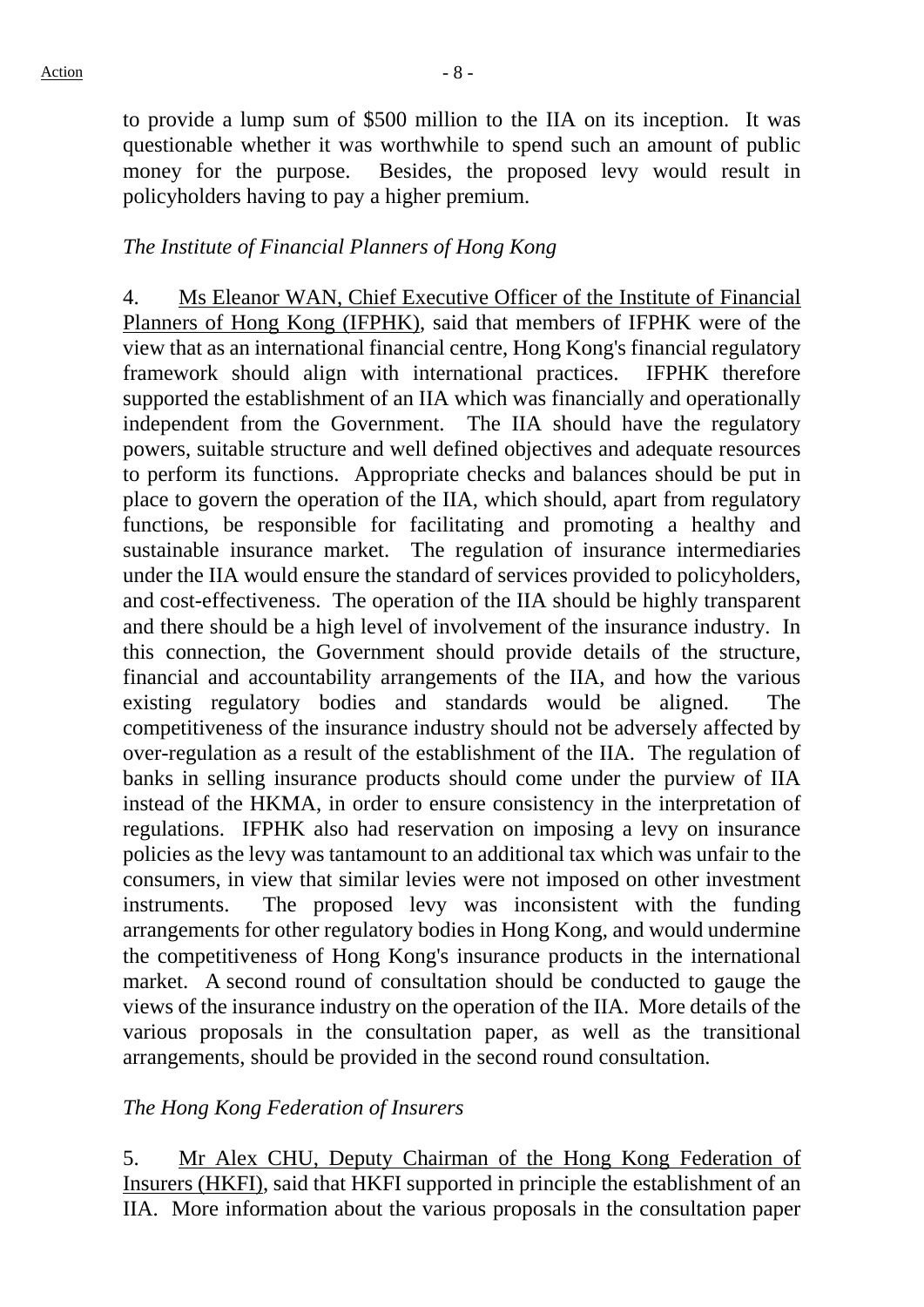should be provided. The merits of the existing self-regulatory regime should be retained, and included in the operational arrangements of the IIA. HKFI proposed that the three existing self-regulatory organizations (SROs) should be merged into one organization, to be regulated under the Office of the Commissioner of Insurance (OCI) or the proposed IIA. A working group consisted of representatives of insurance associations should be formed by the OCI to work out the detailed arrangements of the IIA. A provisional IIA, with representatives of HKFI and the various insurance associations, should be established to ensure a smooth transition from the self-regulatory regime to the IIA. The funding arrangement for the IIA should be fair and transparent, and should not hamper the competitiveness of Hong Kong's insurance industry. The IIA should receive subsidies from the Government, and should not solely rely on the financial support from the insurance industry and policyholders. All insurance business in banks should be regulated by the proposed IIA; the proposed arrangement for HKMA to regulate insurance business in banks would only give rise to inconsistent regulatory standards, duplication of work, confusion to consumers and over-regulation. A second round of consultation should be carried out regarding the detailed arrangements of the proposed regulatory regime.

#### *Hong Kong Insurance Practitioners General Union*

6. Ms Juan LEUNG, President of Hong Kong Insurance Practitioners General Union (HKIPGU), stated that the consultation paper should clearly spell out the regulatory standards and sanctions to be adopted by the proposed IIA, as the consultation paper stated that the existing self-regulatory regime gave rise to inconsistent standards in regulating the insurance industry. The OCI should have requested the SROs to provide and make public the relevant enforcement actions/sanctions taken by the organizations if necessary. The expenditure of the proposed IIA was estimated to be about \$240 million per annum, as compared to \$130 million under the existing self-regulatory regime. Consumers should be made aware that they would have to pay a levy for their insurance policies to meet the expenditure of the IIA. The proposed arrangement of regulating the insurance practitioners in banks by two regulatory bodies, i.e. the IIA and HKMA, should not be implemented. A bank staff whose licence was withdrawn by the IIA might continue to perform other duties in the bank, whereas an insurance practitioner facing the same sanction might lose his livelihood. Under the proposed IIA, there should be adequate protection for the interests of insurance practitioners, for the benefit of sustained development of the insurance industry. It was doubtful whether it was necessary to align the local regulatory regime with international practices. Based on the recommendation in the consultation paper, the insurance industry could only provide input and market views to an Advisory Committee of the IIA which did not have concrete powers. The industry was concerned about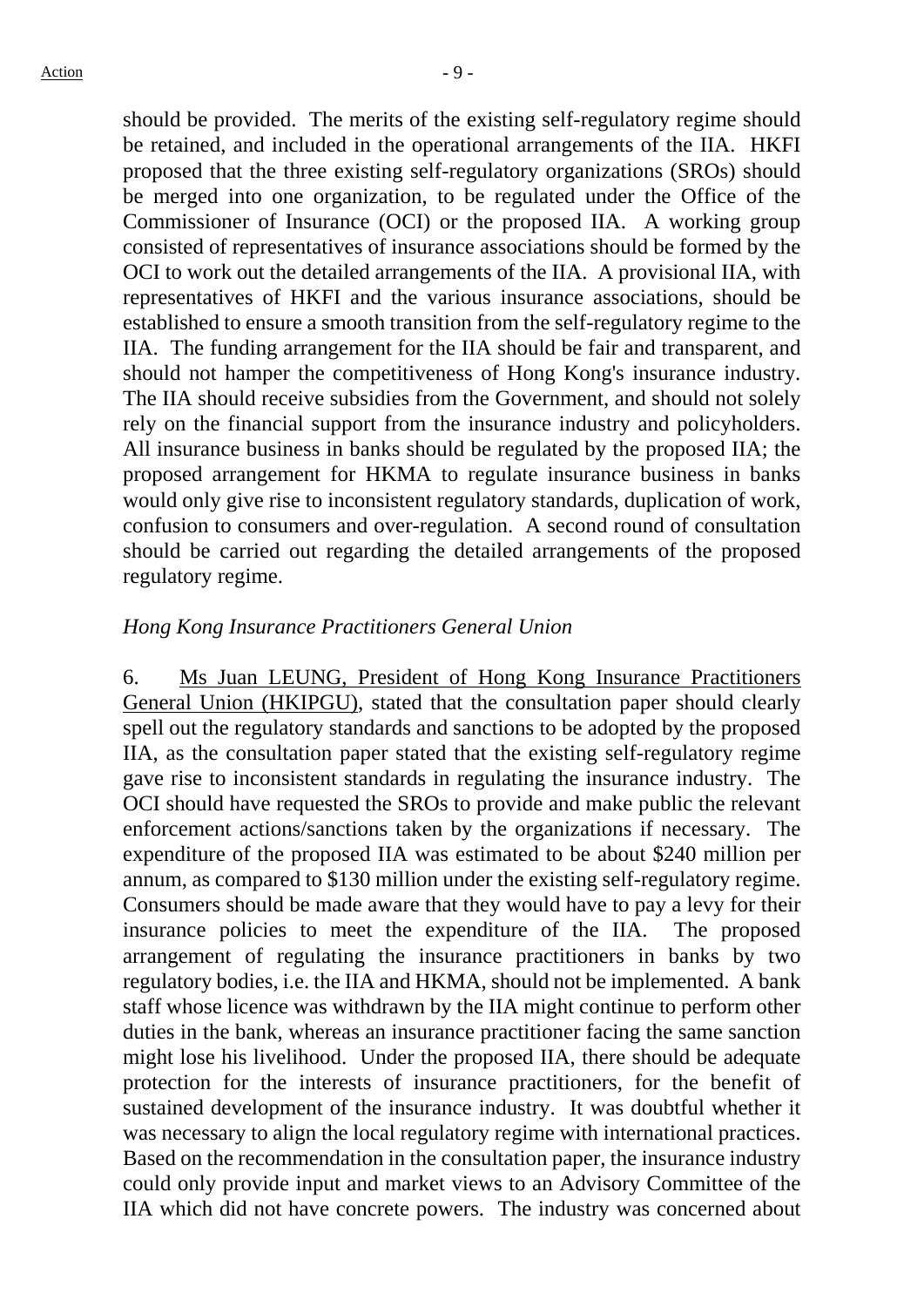the channels in the IIA through which insurance practitioners could put across their views. The second round consultation should address the concerns of the insurance industry.

#### *The Hong Kong Confederation of Insurance Brokers*

7. Mr Ronald LAI, Vice Chairman of the Hong Kong Confederation of Insurance Brokers (CIB), said that CIB considered that the existing self-regulatory regime had worked well and should continue to be the regulatory framework for Hong Kong's insurance industry. However, in order to meet the demands of the International Monetary Fund (IMF), and to align with international practices, CIB supported the Government's proposal to establish an IIA, which would directly supervise insurance intermediaries. CIB was prepared to assist the Government in shaping the IIA in order that it would operate effectively and maintain Hong Kong's competiveness as a major insurance centre in Asia. CIB also supported the proposal for the IIA to directly license and supervise the insurance intermediaries. However, CIB was of the view that the IIA should not over-regulate the insurance industry, in excess of the global regulatory standard. Otherwise, international insurance companies would move out of Hong Kong and this would adversely affect Hong Kong's economy. Since the consultation paper only spelt out the Government's intentions in very broad terms, without giving details on how the proposals would be achieved, CIB was prepared to participate in the second formal consultation on the proposals. CIB was gravely concerned about the proposed fees and levy, and the increased costs arising from the establishment of the IIA. CIB was also concerned about the accuracy of the projected cost of the IIA. There should be legislation to ensure representation and input from the insurance industry on the operation of the IIA. CIB strongly disagreed with the proposal for the HKMA to regulate the sale of insurance products in banks, as such arrangement would repeat the mistake of assigning two SROs to regulate the insurance intermediaries. CIB proposed that a provisional IIA should be set up at least one year before the IIA formally took over the regulatory role. During the interim, the OCI and representatives of the insurance industry should work out the structure and guidelines for the IIA. CIB considered that a levy on insurance policies was undesirable, as the levy would drive certain policyholders to purchase insurance overseas, which was detrimental to Hong Kong's insurance market and economy. Setting a ceiling on the levy would be in favour of large insurance companies, and small and medium sized insurance companies would be put at a disadvantageous position. CIB proposed that a direct fee be imposed on insurance companies to cover all costs of the IIA, and it would be up to insurance companies to consider absorbing the costs by themselves or recovering the costs from their customers.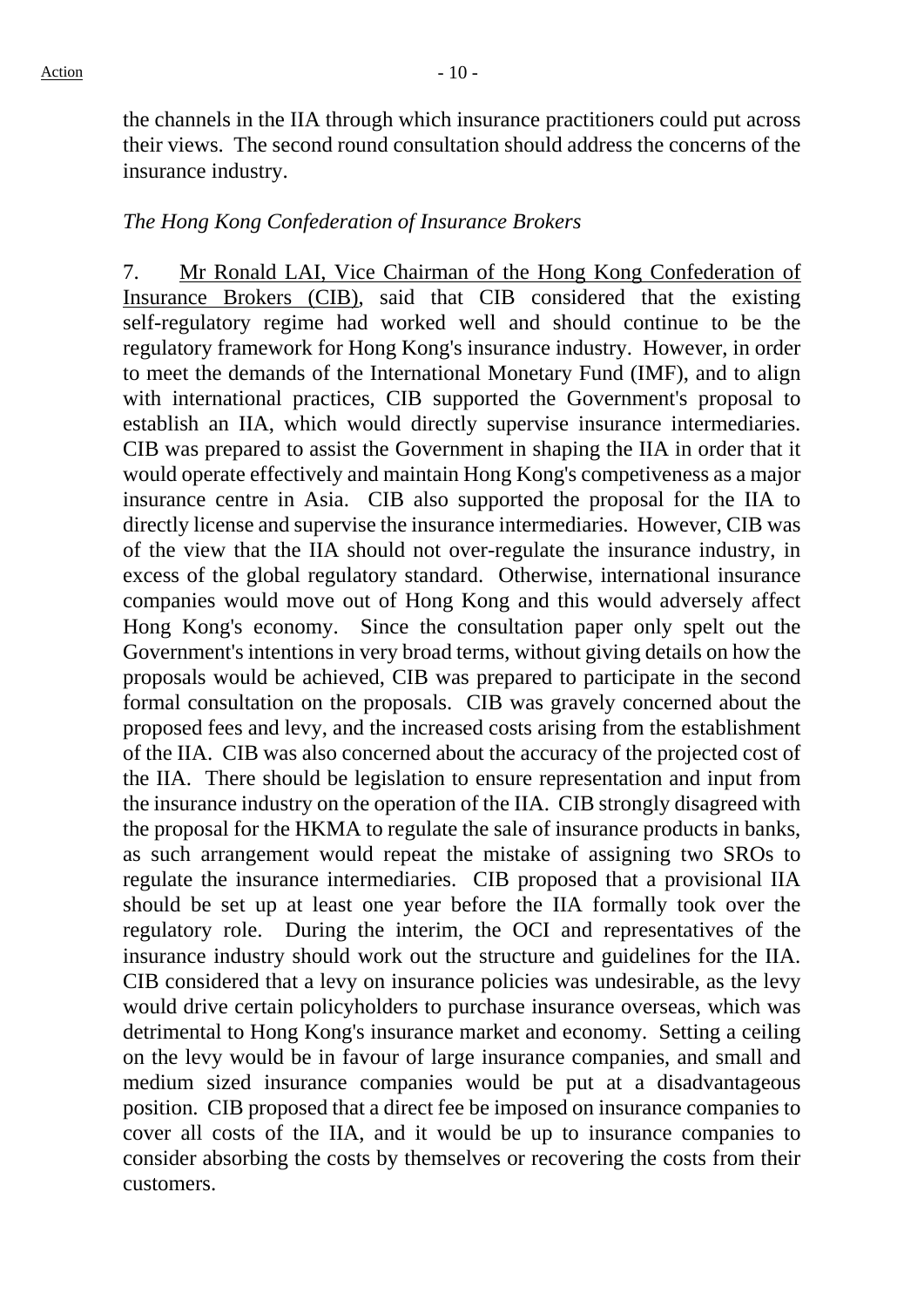#### *Consumer Council*

8. Ms Connie LAU, Chief Executive of Consumer Council (CC), said that CC considered that the proposed establishment of an IIA would enhance regulation of the insurance industry and protection of insurance policyholders' interests. With the increase in demand for insurance, and the diversification of insurance products, there was a need to strengthen the regulatory regime for the insurance industry. The number of complaints concerning the insurance industry received by CC had risen from 246 cases in 2000 to 447 cases in 2009. The nature of complaints remained similar over the years, including refusal to provide insurance coverage, excessive increase in policy premium, delay or failure in paying compensation, provision of misleading and/or false information by insurance intermediaries. Recently, there were complaints related to investment-linked insurance products and the nature of complaints became more complicated. If the interests of consumers could not be adequately protected under the existing regulatory regime, consideration should be given to adopting a new regulatory framework, such as the establishment of an independent regulatory body. CC considered that an independent regulatory body would be more objective and impartial in dealing with issues/complaints of a particular industry, and the independent body would enjoy higher credibility and acceptability among the consumers/policyholders. CC therefore strongly supported the establishment of an IIA which would meet the public aspiration for setting up an independent body to regulate the insurance industry. As regards the proposal to empower the HKMA to regulate banks conducting insurance business, CC considered that the detailed arrangement should be carefully worked out so as to prevent inconsistency in regulatory standards. Regarding the proposed 0.1% levy, the consultation paper did not spell out the parties which would be responsible for paying the levy. Based on the local and overseas practice that the regulatory bodies for the financial service sector were usually funded by the relevant sector, CC did not support the proposal that the levy should be borne by policyholders, or the relevant costs be directly transferred to consumers. Measures should be taken to ensure that the insurance premiums would not be increased as a result of the levy. In order to meet the expenditure of the IIA, a service fee could be charged on the relevant parties, e.g. an insurance company involved in a complaint could be charged on the costs for investigating the case. CC considered that as Hong Kong was an international financial centre, steps to enhance the regulation of the insurance industry should be taken without delay.

## *Democratic Alliance for the Betterment and Progress of Hong Kong*

9. Mr KWAI Ting-kong, Financial Affairs Deputy Spokesperson of Democratic Alliance for the Betterment and Progress of Hong Kong (DAB),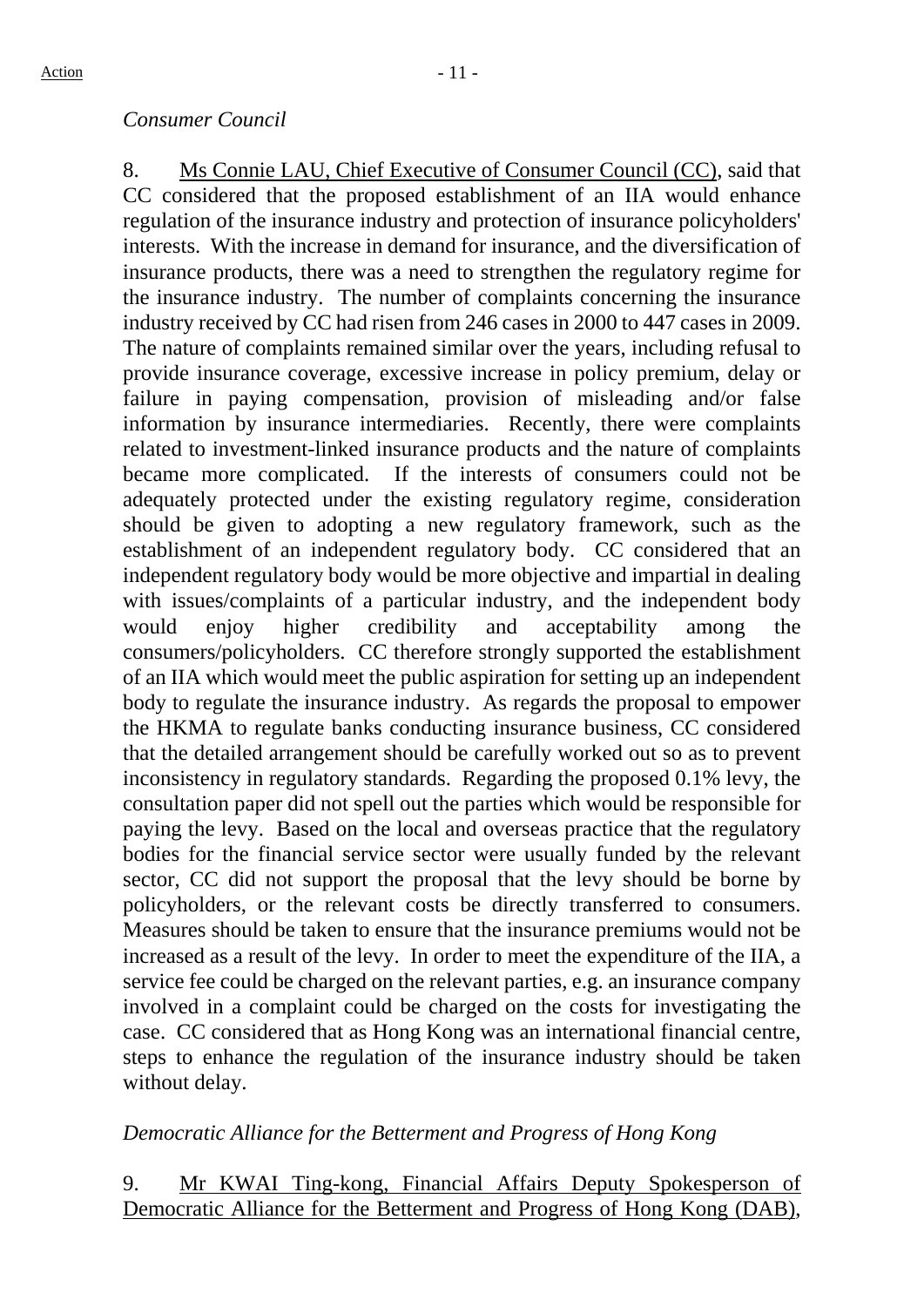said that from the perspective of enhancing regulation of the financial market and relevant sectors, and promotion of the standard of service of the insurance industry through cooperation between the Government and the relevant industry, DAB supported the establishment of the IIA. In the process of enhancing control and alignment with international practices on regulation of the insurance industry, the Government should give due consideration to the interests of all parties concerned and over-regulation affecting the healthy development of the industry should be averted. The proposed levy for establishing the IIA, coupled with the proposed levy for setting up a policyholders' protection fund, would increase the burden of insurance policyholders, and undermine the competitiveness of the insurance industry, resulting in a large number of customers turning to companies in overseas countries for insurance coverage. The Government should provide information on the funding arrangements in other jurisdictions, and set a ceiling on the amount of the levy. When the operation fund for the IIA had reached a certain level, the Government should suspend collecting the levy. Given the increase in investment-linked insurance products and related complaints, the Government should strengthen regulation of the sale of structured investment-linked insurance products, and enhance the disclosure requirements on the terms and conditions of insurance policies/products, commission received by the intermediaries and calculation of insurance premiums, so as to enhance consumer protection. The Government should also consider incorporating the Insurance Claims Complaint Bureau under the IIA, and empowering the IIA to handle complaints relating to the proposed voluntary Health Protection Scheme. The Government should carefully consider the proposal to empower the HKMA to regulate the sale of insurance products by banks as this might lead to inconsistency in enforcement actions, and gaps in the regulatory framework.

#### *Professional Insurance Brokers Association*

10. Mr Philip MAK, Public Relations Sub-committee Member of Professional Insurance Brokers Association (PIBA), said that while PIBA supported the enhancement of the regulation of the insurance industry and protection of consumers' interests, the Association had great reservation on the proposed establishment of an IIA. The proposal would seriously affect the development of small and medium sized insurance companies, and the competitiveness of the local insurance industry, as the proposal would lead to increase in the compliance cost and reduced choices of insurance products. PIBA was worried about the proposed imposition of a 0.1% levy on insurance premiums, as this might have a significant impact on high value insurance policies, resulting in customers seeking insurance coverage from companies located in, say Macau or Singapore. The competiveness of Hong Kong's insurance industry might be undermined. Without setting a ceiling on the levy,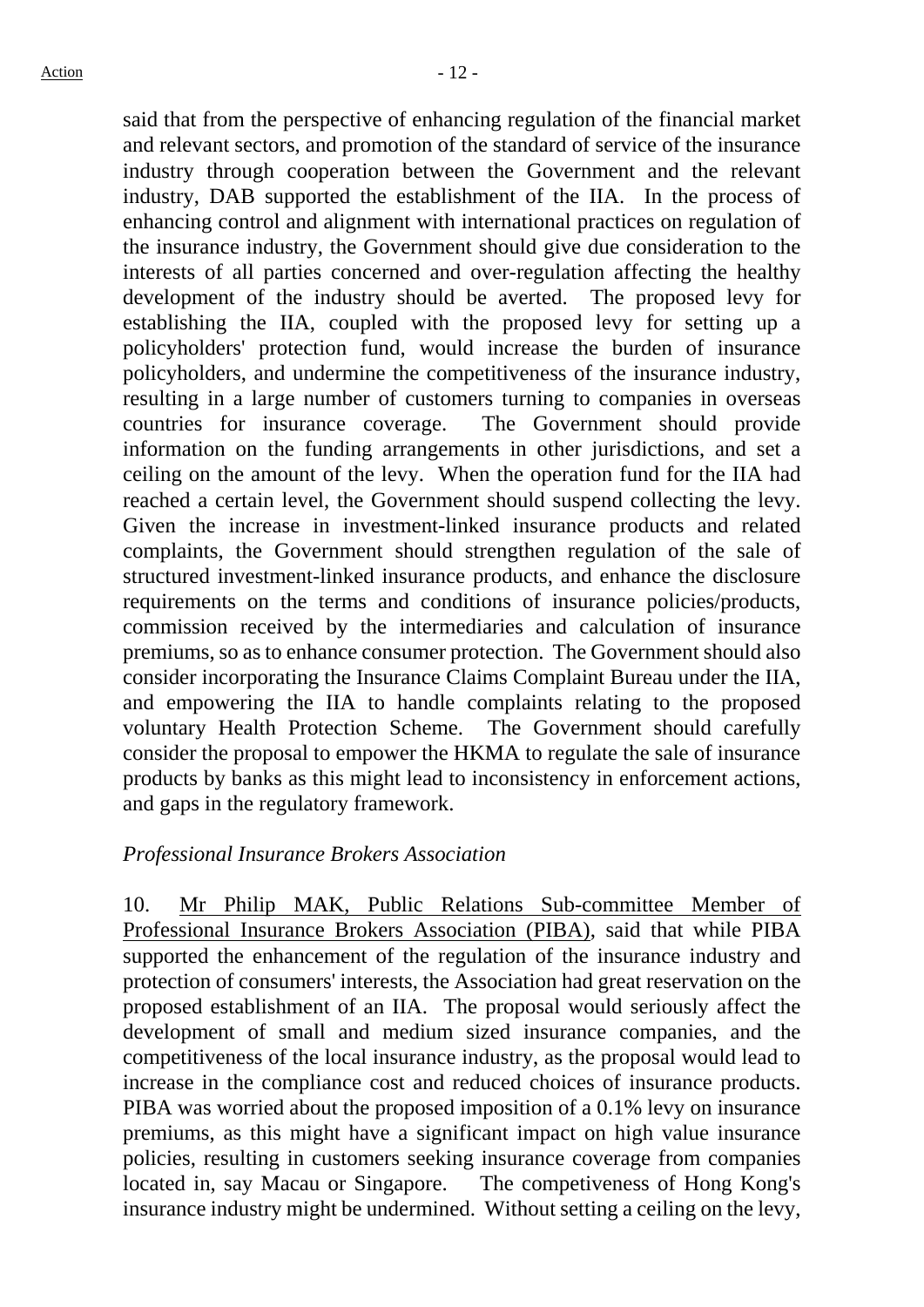the level of levy might continue to rise. As the proposed IIA would have a staff establishment of 237 officers, it might continue to grow, as in the case of the Mandatory Provident Fund Schemes Authority whose establishment had increased from 287 to 672 staff over the years. The insurance industry and policyholders would have to bear unduly the costs of the IIA. PIBA was concerned that the consultation paper did not provide details of the powers of the proposed IIA. PIBA regretted that the Government had dispensed with the option of enhancing the existing self-regulatory regime. PIBA objected to the proposal of regulating the insurance industry through two regulatory bodies, namely the IIA and the HKMA, which would give rise to duplication of work and double regulatory standards. PIBA regretted that the Governing Board of the IIA would not consist of any representatives from the insurance industry. Mr Philip MAK reiterated that PIBA supported the enhancement of the regulation of the insurance industry, and the instatement of an appropriate regulatory framework for the industry. PIBA proposed that an Advisory Committee should be set up comprising representatives of the Government, insurers and insurance intermediaries, accountancy firms, securities companies and banks to review the regulatory framework for the insurance industry, and the roles of the SROs which might be integrated into one single body. Given the divergent views on the proposed establishment of the IIA, PIBA proposed that a second round consultation should be conducted to further gauge the views of the parties concerned.

## *Ms CHUNG Kwan-chun, Member of Sai Kung District Council*

11. Ms CHUNG Kwan-chun, Member of Sai Kung District Council, said that she personally supported the establishment of an IIA to perform a direct and hence more effective role in supervising the conduct of insurance intermediaries, including the licensing of the insurance intermediaries. She also supported empowering the IIA to investigate into misconduct of insurance practitioners and impose disciplinary sanctions. The three SROs could continue to perform their roles as trade associations promoting the development of the insurance industry. She was of the view that the levy should be set at a rate lower than 0.1% in order to reduce the burden of policyholders. Given that nearly 30% of insurance business was carried out by banks, the IIA should directly regulate banks in the sale of insurance products, and enhance banks' after-sale service.

## *General Agents and Managers Association of Hong Kong Limited*

12. Mr Kenneth LEUNG, 1st Vice President of General Agents and Managers Association of Hong Kong Limited, said that the majority of the members of the Association objected to the establishment of an IIA, as the existing regulatory regime had functioned well over the years, even during the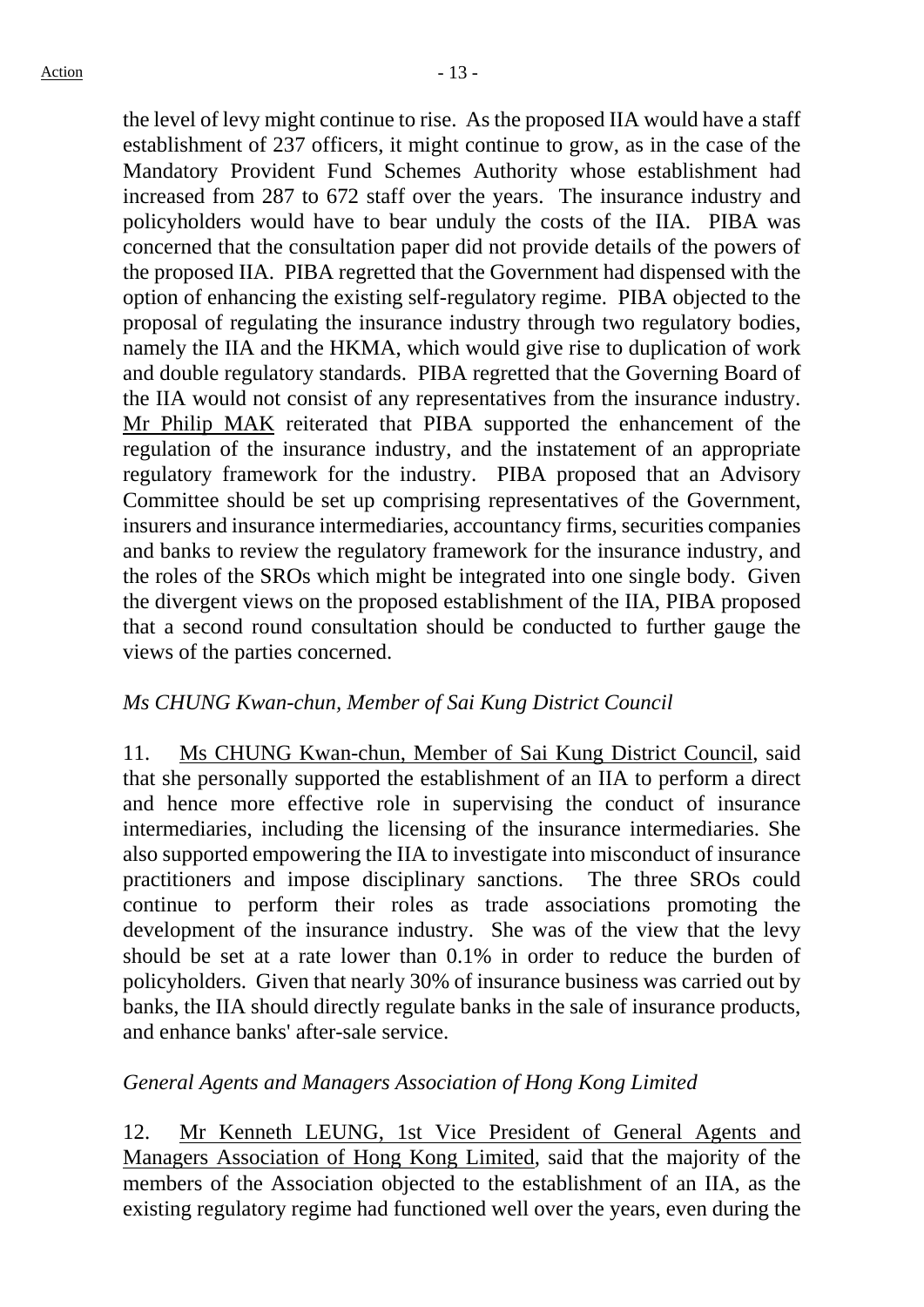Asian financial crisis in 1998 and the global financial crisis in 2008. The insurance industry, with about 68 000 insurance intermediaries, contributed to 11% of the Gross Domestic Product (GDP) of Hong Kong, and received high ratings from international credit rating agencies. The self-regulatory regime introduced since 1993 was a very cost-effective and transparent system. The number of complaints received was small relative to the large number of insurance intermediaries and huge business volume. The self-regulatory approach was also applied to other professional sectors such as doctors, lawyers and accountants, and such a regulatory regime had proved to be appropriate for regulating the insurance industry. An independent regulatory body might get out of control and might not be effective in coping with crises, and would also increase the financial burden of consumers. The Hong Kong insurance industry had enjoyed a high reputation, and any move to align the local regulatory regime with the practice of other jurisdictions might not be to the best interest of the industry.

### *Hong Kong Society of Certified Insurance Practitioners*

13. Mr Jackie CHUN, Immediate Past President of Hong Kong Society of Certified Insurance Practitioners, said that the existing self-regulatory regime had proved to be effective over the years, and had enabled the insurance industry to successfully tide over the financial crises in past years. The self–regulatory regime for insurance intermediaries had also worked well. Consideration could be given to merging the two self-regulatory bodies for insurance intermediaries into one, so as to ensure consistency in regulatory standards. Since no major inadequacies had been identified in the existing regulatory system, it was unnecessary to set up an independent regulatory body to regulate the insurance industry, although enhancement to the existing regulatory regime could be considered. The international practice was to establish a unified regulatory body to regulate different financial service sectors. The Lehman Brothers Minibonds incident had highlighted the problems associated with empowering multiple regulatory bodies to regulate the financial service sectors. The SROs were in the best position to enhance the competitiveness of the insurance industry. The Society objected to empowering the HKMA to regulate banks in selling insurance products, as it would lead to inconsistency in regulatory standards and enforcement measures, duplication of work, and waste of resources. If an IIA was to be established, there should be sufficient representation of the insurance industry in the organization. The proposed fees and levy system would increase the financial burden of insurance companies. Customers of pre-paid insurance policies might turn to insurance companies in other jurisdictions for insurance coverage. The 0.1% levy would significantly increase the administration cost for small scale insurance policies. More details should be provided to justify the large number of staff for the IIA, and the bonus payment arrangement was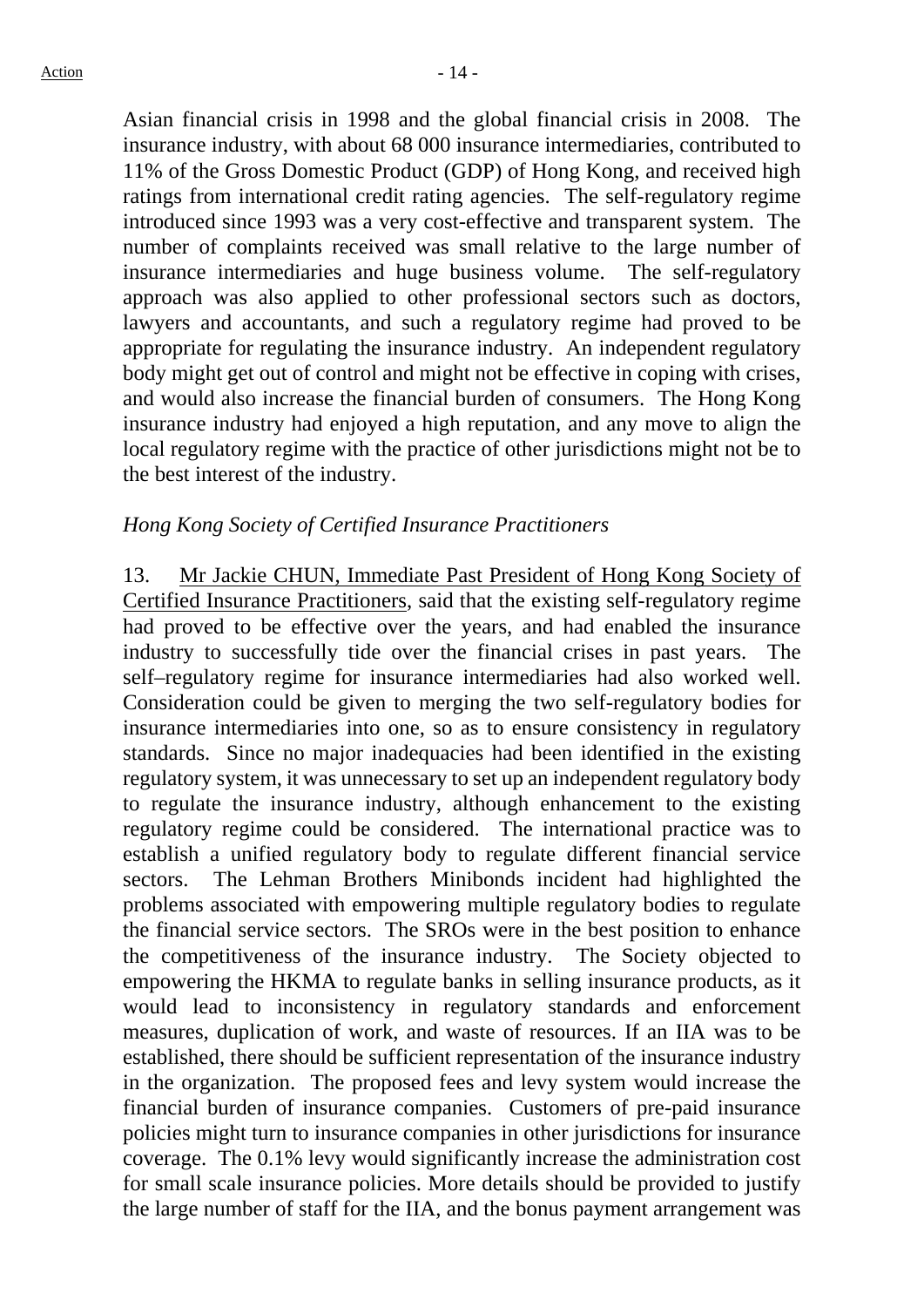unsuitable for a public regulatory body. In order to ensure the accountability of the IIA, the organization should be subject to the examination of the Audit Commission.

#### *Hong Kong Chamber of Insurance Intermediaries*

14. Mr Patrick HO, President of Hong Kong Chamber of Insurance Intermediaries (HKCII), said that while the HKCII supported the enhancement of the regulation of the insurance industry, it objected to the proposed establishment of the IIA just for the sake of aligning with international practices. The proposal had not included an overall regulatory framework for the sustainable development of the financial services sector, nor detailed arrangements of the IIA. Improvements to the OCI might be required, but no drastic changes to the existing regulatory regime were necessary. The consultant's proposals lacked objectivity and transparency, and contained certain misleading messages. While the consultation paper made reference to the regulatory regime in Singapore, United Kingdom (UK) and Australia, the IMF had criticized the Singapore and the UK authorities for failing to provide adequate information to enable the IMF to assess whether they had complied with the core principles for regulation of the insurance industry. Mr HO pointed out that the insurance market in Singapore was different from that of Hong Kong, as only 62 out of the 158 insurance companies in Singapore were independent companies. After the global financial crisis, the Financial Services Authority in UK had also transferred its responsibility on regulation of the financial services sector to the Bank of England. The Chief Executive of HKMA had remarked that any reform of the regulatory framework for the financial services sector should be pursued prudently. In the United States (US), most of the regulatory bodies for the insurance industry were under the state governments. The Government should provide information as to the arrangements of other jurisdictions in aligning their regulatory regime for the insurance industry with international practices. The insurance intermediaries should be consulted on the proposed changes of the regulatory arrangements, in order to protect their interests. Separate sale points should be provided in banks for sale of investment-linked insurance products and other insurance services. Given that the self-regulatory regime had operated extremely well in the past, and the same arrangement had been applied to regulation of the conduct of doctors, lawyers and accountants, the existing self-regulatory regime should be maintained, or the spirit, experience and knowledge of self-regulation would be lost in the insurance industry. If the increase in the number of complaints was the rationale for establishing an IIA, the HKMA and the Hong Kong Association of Banks (HKAB) should cease to exist given the large number of complaints and protests made by buyers of Lehman Brothers Minibonds.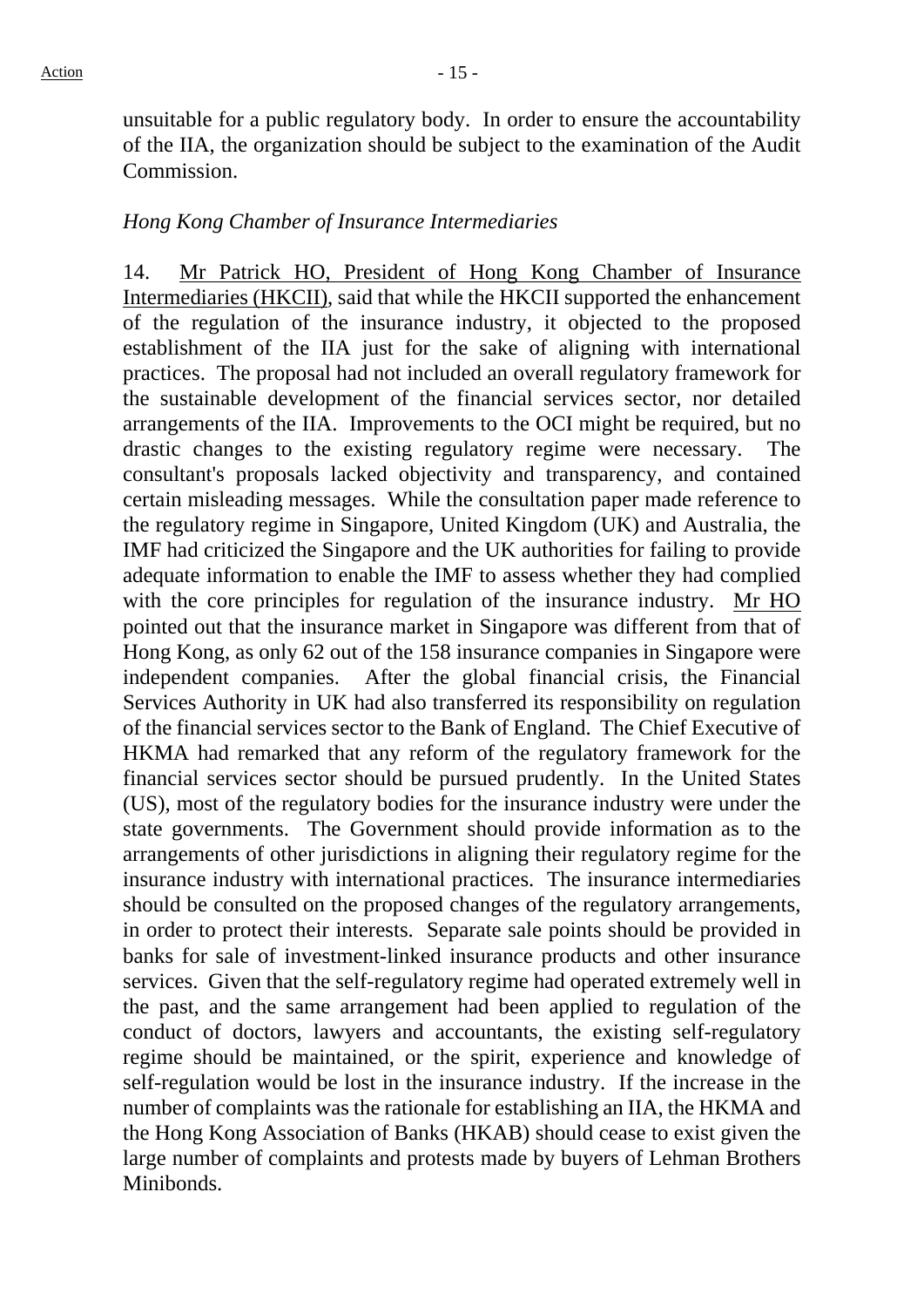## *The Hong Kong General Insurance Agents Association Limited*

15. Mr Teem LAM, Chairman of the Hong Kong General Insurance Agents Association Limited, said that the self-regulatory regime for the insurance industry had proved to be effective in past yeas, and the SROs and OCI had performed extremely well in regulating the industry. Even with the establishment of the proposed IIA, the three SROs should not be dispensed with. Instead, a uniformed licensing system should be put in place so that the three SROs could continue to regulate the insurance industry under the supervision of the OCI/IIA. The competiveness of Hong Kong's insurance industry might be undermined if the 0.1% levy was imposed on insurance policies. In addition to the proposed 0.1% levy, there were other levies imposed on different types of insurance policies, which would increase the burden of policyholders. The administration cost would be relatively high if a levy was imposed on insurance policies of low money value, e.g. travel insurance. A range should be set for the level of levy to be charged for insurance policies of different pecuniary value. The imposition of a levy on certain types of insurance policies such as medical insurance was unfair to the policyholders, as the insurance coverage would help reduce Government expenditure on public services. The insurance, securities and banking industries should be regulated under separate regulatory authorities. The regulation of banks in selling insurance products by both the proposed IIA and HKMA would only give rise to inconsistency of regulatory standards and actions. A second round consultation should be conducted to enable the parties concerned to further discuss the proposals.

## *The Life Underwriters Association of Hong Kong Limited*

16. Ms Andy MOK, Assistant Director of the Life Underwriters Association of Hong Kong Limited (LUAHK), said that the insurance industry had contributed to the well-being of society, providing insurance protection for the community and livelihood for tens of thousands of insurance workers. Any changes to the regulatory framework for the insurance industry would affect the whole community. While the insurance industry did not oppose to any enhancement to the regulation of the industry, the proposed regulatory framework might stifle the insurance intermediaries' living space, and increase the burden of policyholders. LUAHK was concerned that the insurers, insurance intermediaries and policyholders had to shoulder the costs of the proposed IIA, and the consultation paper did not provide details of the expanded role and powers of the proposed IIA, with a significant increase in staff size. LUAHK was also concerned about the lack of checks and balances for the proposed IIA. The dual regulation of banks selling insurance products would give rise to confusion, duplication of work, unfairness and controversies. Since the self-regulation regime had operated well over the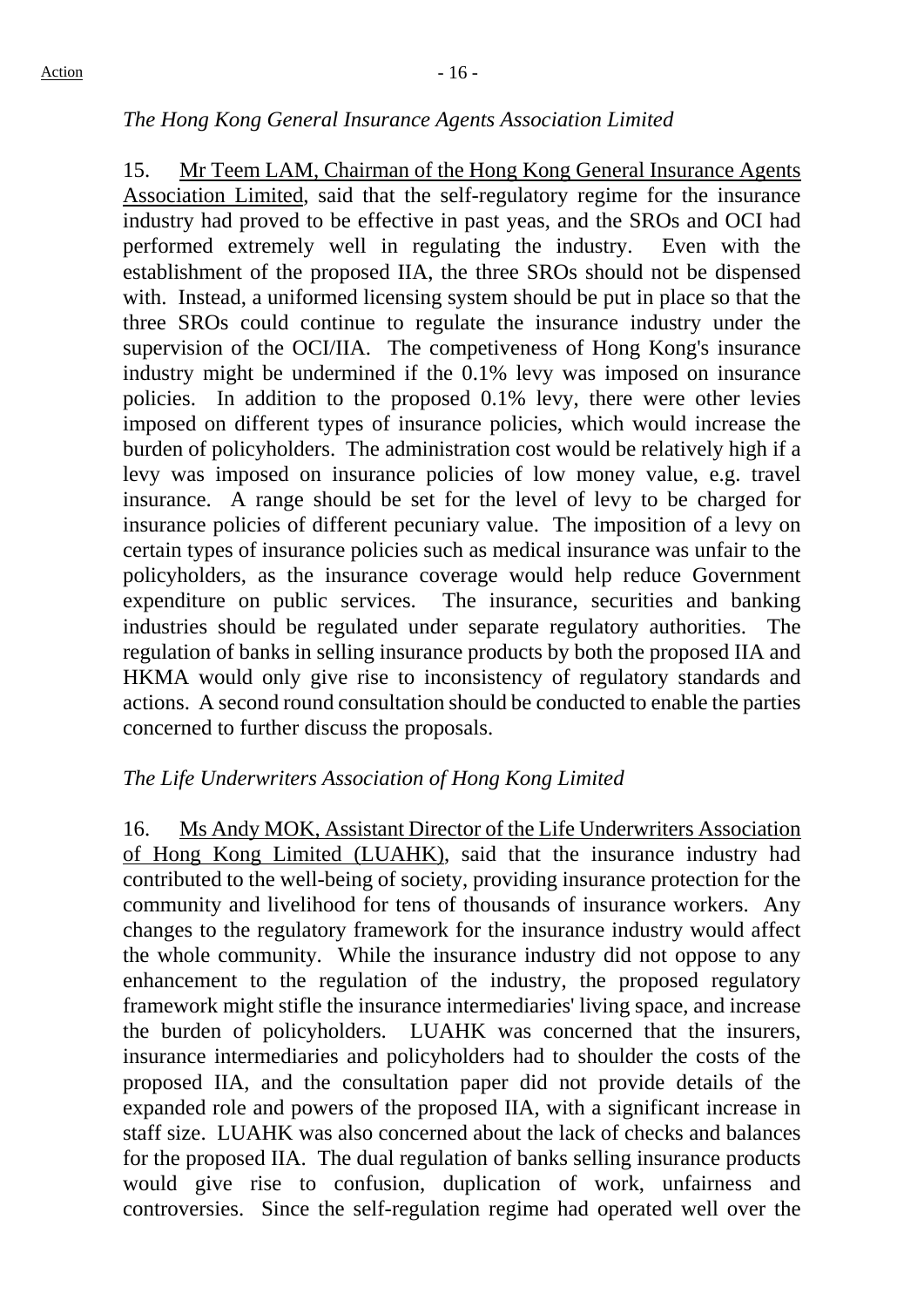years, and the details and full justifications for the proposed changes of the regulatory regime were not available, LUAHK objected to the IIA proposal.

## *The Independent Financial Advisors Association Limited*

17. Mr Glenn TURNER, Chairman of the Independent Financial Advisors Association Limited (IFAA), said that as the proposals in the consultation paper would enable the move of the insurance industry to a high excellence level, IFAA supported the proposals. IFAA was of the view that there should be strong industry participation in the new IIA. The HKMA should not be involved in the regulation of bank employees selling insurance products. There should be a common sense approach to the pricing of fees and levies. The proposed funding mechanism had a suspect revenue model and could drive significant and important insurance business offshore, in some cases to competing centres such as Singapore. There should be alignment among the IIA, the HKMA, the Mandatory Provident Fund Schemes Authority (MPFA) and the Securities and Futures Commission (SFC), and convergence of regulation. There should be benchmarks and performance targets for the IIA for the coming years, and the relevant legislation should include a mechanism to regularly review the arrangements for the IIA in the future.

## The Administration's response

18. At the invitation of the Chairman, the Commissioner of Insurance (C of I) gave a preliminary response to some of the views presented by the deputations, as follows:

- (a) Based on responses received during the three-month public consultation on the proposed establishment of the IIA ended on 11 October 2010, the majority of the respondents supported the proposal, including the arrangement to empower the IIA to directly issue licences to insurance intermediaries. The Government would take into consideration the views, concerns and counter-proposals received from stakeholders and the public in drawing up the detailed proposals for establishing the IIA in a consultation conclusion report. The Government would further discuss with the insurance industry on the detailed arrangements of the IIA;
- (b) The self-regulatory regime for the insurance industry was set up by the Government in the 1990s after consultation with the insurance industry. Given the development of the insurance market and insurance products, the significant increase in insurance intermediaries and insurance premiums, and the public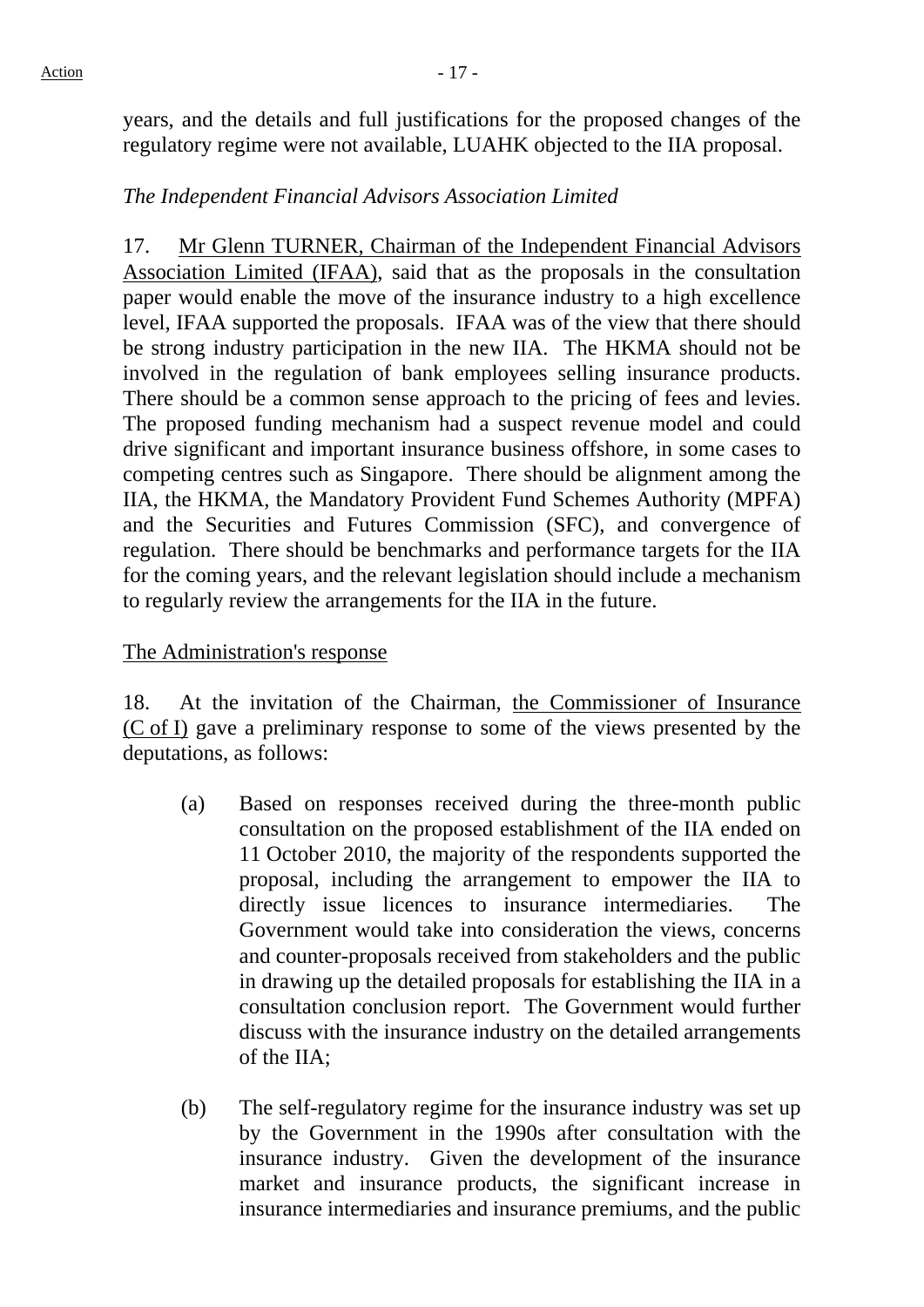concern regarding possible conflict of interest, the self-regulatory mode might no longer be appropriate for the future development of the industry, notwithstanding the contribution made by the three SROs for the industry in past years. In many overseas jurisdictions, such as the US, UK, Canada, Australia, the Mainland and Taiwan, insurance regulators all practised direct regulation of insurance intermediaries;

- (c) The proposed IIA was to align with international insurance supervisory principles set by organizations such as the IMF and the International Association of Insurance Supervisors that required regulators be given financial and operational autonomy. In most overseas jurisdictions, the insurance regulatory body was financially and operationally independent from the Government. The proposal to establish an IIA was to meet the basic requirement of the international regulatory standard for the insurance industry;
- (d) Different regulatory regimes were adopted in different jurisdictions for regulation of the insurance, banking and securities sectors, e.g. regulation through a unified regulatory body, twin peaks and sector - based regulatory bodies. The IIA was proposed based on the existing arrangement that the insurance, banking and securities sectors were regulated by separate regulatory bodies in Hong Kong;
- (e) As regards the concern that the proposed IIA might have excessive powers, the IIA, which would be governed by a Governing Board, would have to submit its annual budget and report to the Financial Secretary and the Legislative Council respectively, and be subject to audit/review by the Audit Commission and the Ombudsman. A statutory appeals tribunal would be set up to handle appeals against the decisions of IIA, and an independent Process Review Panel would be established to review the internal operating procedures of the IIA. The relevant levies and fees would be specified in legislation;
- (f) With regard to the regulation of banks and their employees in selling insurance products, the current proposal was that IIA would be the primary regulator setting out the legislative requirements, codes of conduct and sanctions, whereas, in view of the client profile and sale environment of the banks, the HKMA would be the frontline regulator, and empowered to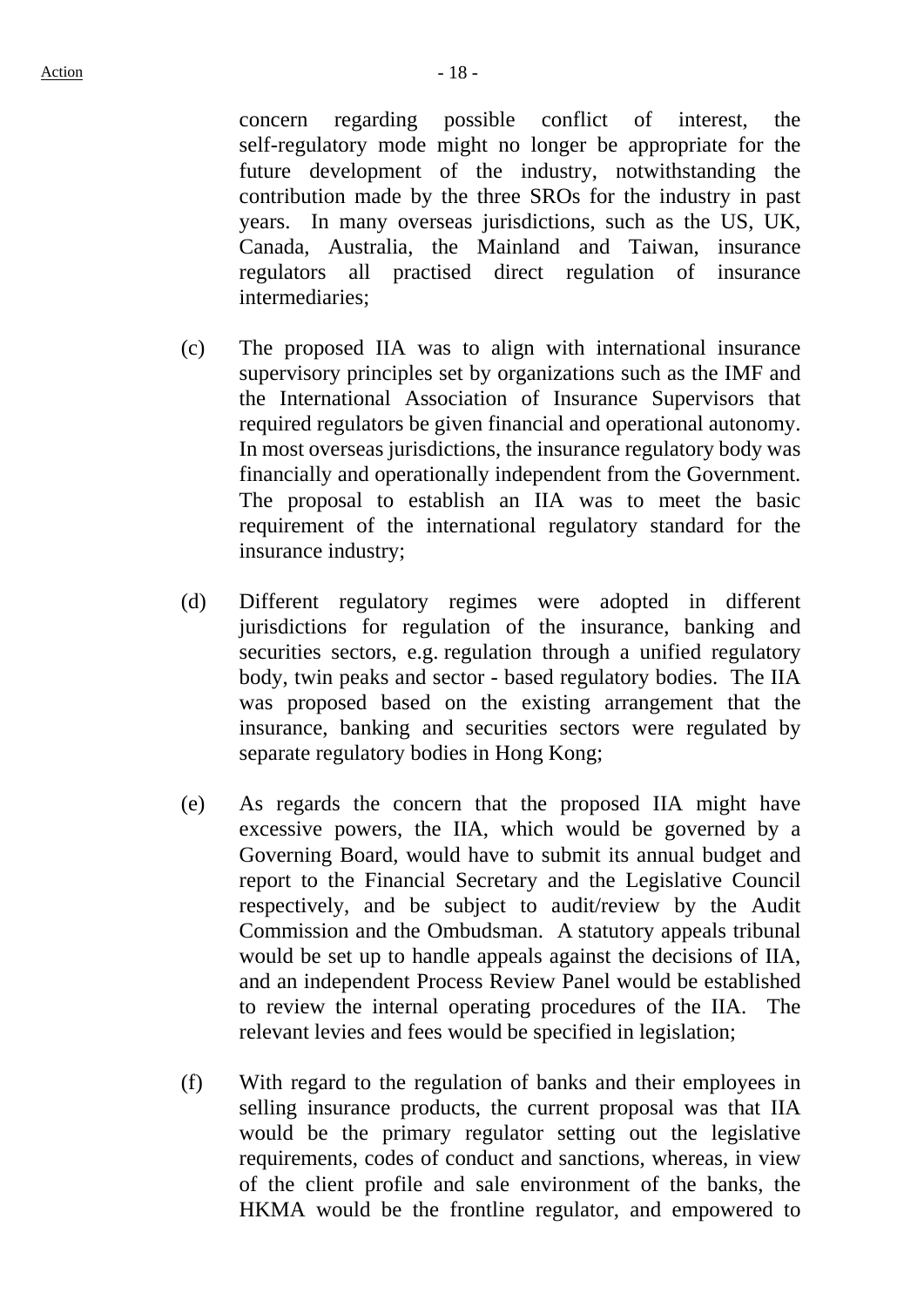impose regulatory requirements specific to the banks in addition to those set by the IIA. Given the divergent views expressed by some deputations, the Administration would further examine the arrangement on the regulation of the sale of insurance products in banks;

- (g) At present, the OCI was primarily funded by public money, and recovered about 37% of its operating costs from licence fees paid by insurers. The full cost of the proposed IIA would be recovered from the insurance industry and the market over time, through imposition of fees on insurers/intermediaries and users, and a levy on insurance premiums. The Administration would further consider the arrangements of the levy;
- (h) There were concerns about perceived and real conflict of interest in the existing self-regulatory regime. For instance, when a complaint was found to be unsubstantiated by the SROs, the complainant would still have doubts on the impartiality of the SROs. An IIA empowered to regulate, investigate complaints and impose sanctions on insurers and insurance intermediaries would be able to address this concern; and
- (i) As regards small and medium sized insurance companies and corporate intermediaries, the current entry requirements or codes of conduct would not be changed in the context of the establishment of the IIA. In fact, these requirements were subject to constant reviews, having regard to market needs, development of new products and public expectations.

#### Discussion

#### *Regulation of one sector by two regulatory bodies*

19. Mrs Regina IP pointed out that Members and many deputations were of the view that the proposed arrangement of empowering both the IIA and the HKMA to regulate insurance business was a means of "empire building" by HKMA. Such an arrangement had proven to be undesirable in the Lehman Brothers Minibonds incident. In many other jurisdictions, banks engaged in insurance and securities business were subject to the regulation of the respective regulatory bodies for the insurance and securities sectors. Mrs IP opined that the Administration should stand firm in its policy of regulating different sectors through separate regulatory bodies, and should not be inclined to empowering the HKMA to regulate insurance business in banks. Mr Abraham SHEK and Mr IP Wai-ming shared Mrs IP's view. Mr SHEK said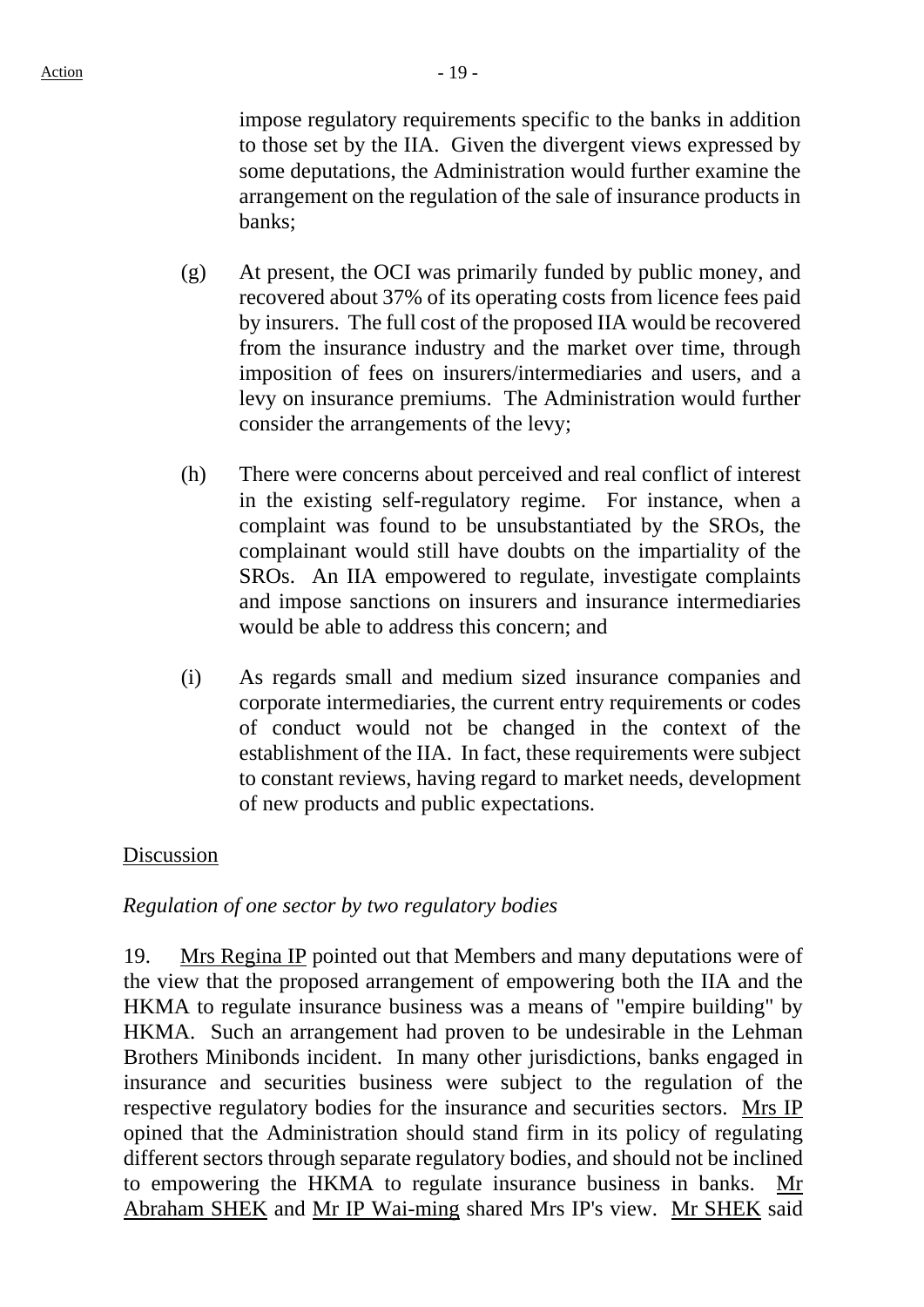Admin

that the Administration should learn from the lesson of the Lehman Brothers Minibonds incident, and refrain from assigning two regulatory bodies to regulate a particular sector. Ms Emily LAU shared the concern and remarked that the Administration should carefully consider the concern expressed by Members and deputations regarding the regulation of the insurance sector by two regulatory bodies. Mr IP Wai-ming requested that the Administration should provide information regarding the practice in other jurisdictions on regulation of the insurance industry, in particular the sale of insurance products in banks.

20. Mr CHAN Kin-por remarked that the merit of regulating the insurance industry under a single regulator, including the sale of insurance products in banks, was consistency in regulatory standards and enforcement practices, which in turn would provide a level-playing field for insurance companies and banks in the sale of insurance products. Mr CHAN opined that the IIA should be responsible for regulating banks in insurance business, and should seek the assistance of HKMA only when necessary.

21. The Chairman remarked that given that banks were allowed to operate banking, securities and insurance businesses at the same time, and other companies, such as travel agents, might also be involved in the sale of insurance products, the Administration should consult the relevant parties and carefully work out the regulatory arrangements for such companies.

22. C of I responded that many jurisdictions had already established an independent body to regulate the insurance industry. Different jurisdictions, however, adopted different arrangements in regulating the sale of insurance products in banks. C of I stressed that under the current proposal, the IIA would act as the primary regulator, e.g. only candidates who had passed the qualification examination conducted by IIA would be registered and issued with a licence as insurance intermediaries, including bank employees selling insurance products. The IIA would lay down the codes of conduct, investigate complaints and impose sanctions where appropriate. As HKMA was tasked with regulating banks under the Banking Ordinance (Cap. 155), and given the specific client profile and sales environment in banks, HKMA might need to impose additional requirements for banks in selling insurance products. Taking into account the views of Members and industry organizations, the Administration would further consider the arrangements for regulation of sale of insurance products in banks.

## *Practice in other jurisdictions*

Admin 23. Ms Emily LAU requested the Administration to provide information on the current practices in other jurisdictions for regulation of the insurance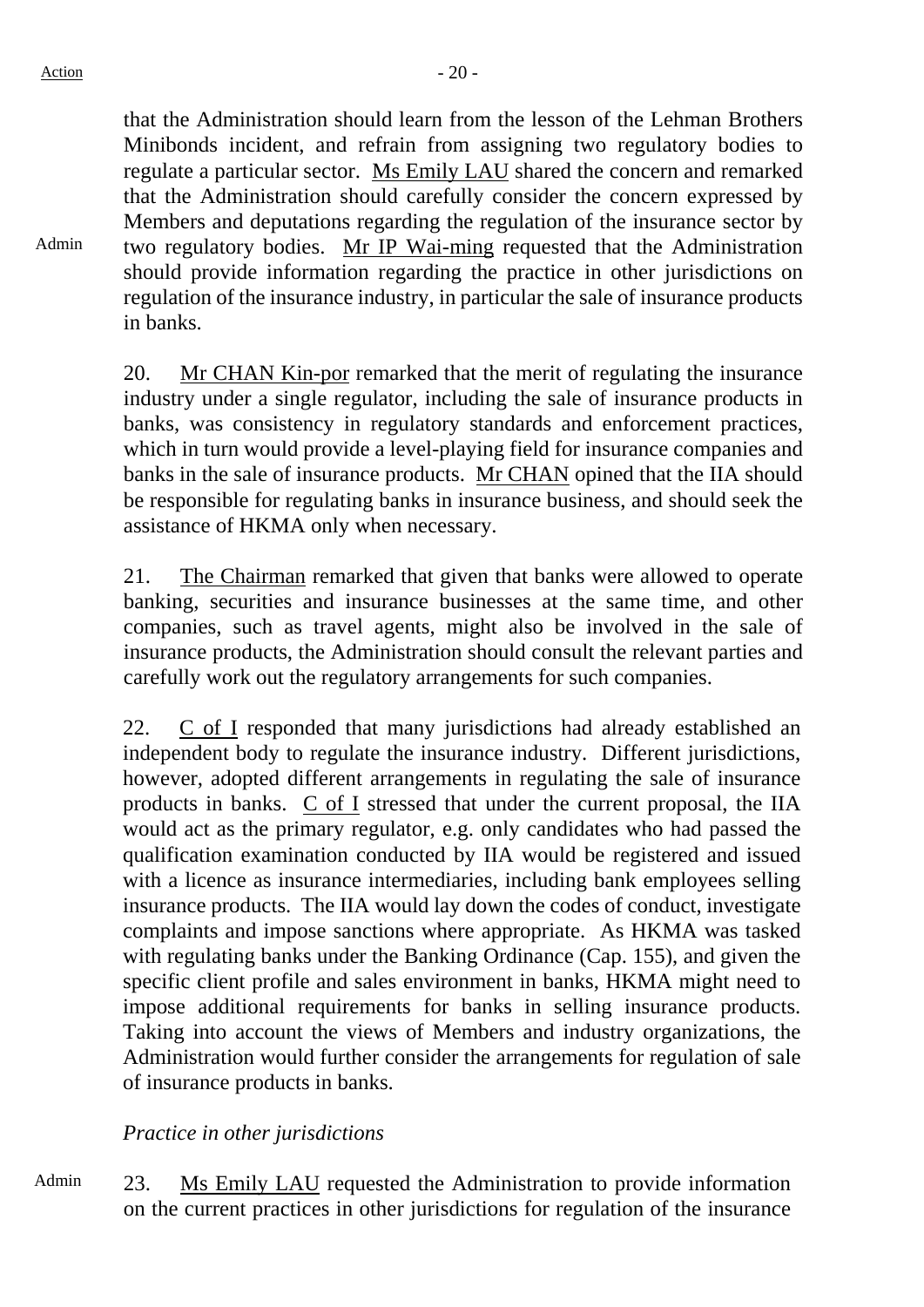industry, i.e. details of the jurisdictions which regulate the insurance sector based on the self-regulatory regime, or through an independent insurance authority. She said that without such information, it was difficult for Members to assess whether the Administration's current proposals were in tandem with the developments in the international arena.

24. Mr Philip MAK of PIBA remarked that the self-regulatory regime had been practiced in Hong Kong since 1995. PIBA was one of the organizations responsible for the licensing of insurance brokers, assessment of members' compliance with the requirements specified by the Insurance Authority and investigating complaints. A complaint was dealt with through a two-tier system; the Monitoring Subcommittee would assess whether a complaint was substantiated whereas the Disciplinary Committee comprising members and independent individuals would consider the actions to be taken. PIBA had also applied to the Insurance Authority to allow independent individuals to chair the disciplinary committee, although the chairman would serve the committee on a voluntary basis and might be liable to personal liabilities. Mr MAK said that PIBA supported measures to enhance regulation of the insurance industry, and where necessary, integrating PIBA with CIB for regulation of insurance intermediaries, or even merger of the two bodies with HKFI in forming a single regulatory body to regulate insurers and insurance intermediaries.

25. Mr Ronald LAI of CIB said that CIB had reservation of merging the three SROs, namely HKFI, PIBA and CIB, into one single regulatory body, as based on the existing legislation, PIBA and CIB represented the interests of the insured whereas the HKFI represented the interests of insurers. Any integration of the three organizations would create confusion taking into account the different interests represented by the organizations, especially in dealing with disciplinary cases.

26. Mr Alex CHU of HKFI said that the Insurance Agents Registration Board (IATB) under the HKFI was responsible for registering insurance agents as appointed by insurers. Any complaints of breaches of the Code of Practice for the Administration for Insurance Agents would be heard by a committee of eight members, including five representatives from non-insurance sectors. The committee was chaired by a former Legislative Council member, and consisted of lawyers, accountants, and representative of the Consumer council as its members. Each case would be dealt with impartially, and the sanctions ranged from reprimand to permanent suspension of licence. As regards the increase in the number of complaints from about 200 cases in 2000 to about 400 cases in 2009, Mr CHU pointed out that the number of insurance policies had increased two to three folds during the same period. Mr CHU remarked that the annual expenditure of the three SROs amounted to about \$20 million, as compared to the estimated annual expenditure of over \$200 million for the proposed IIA.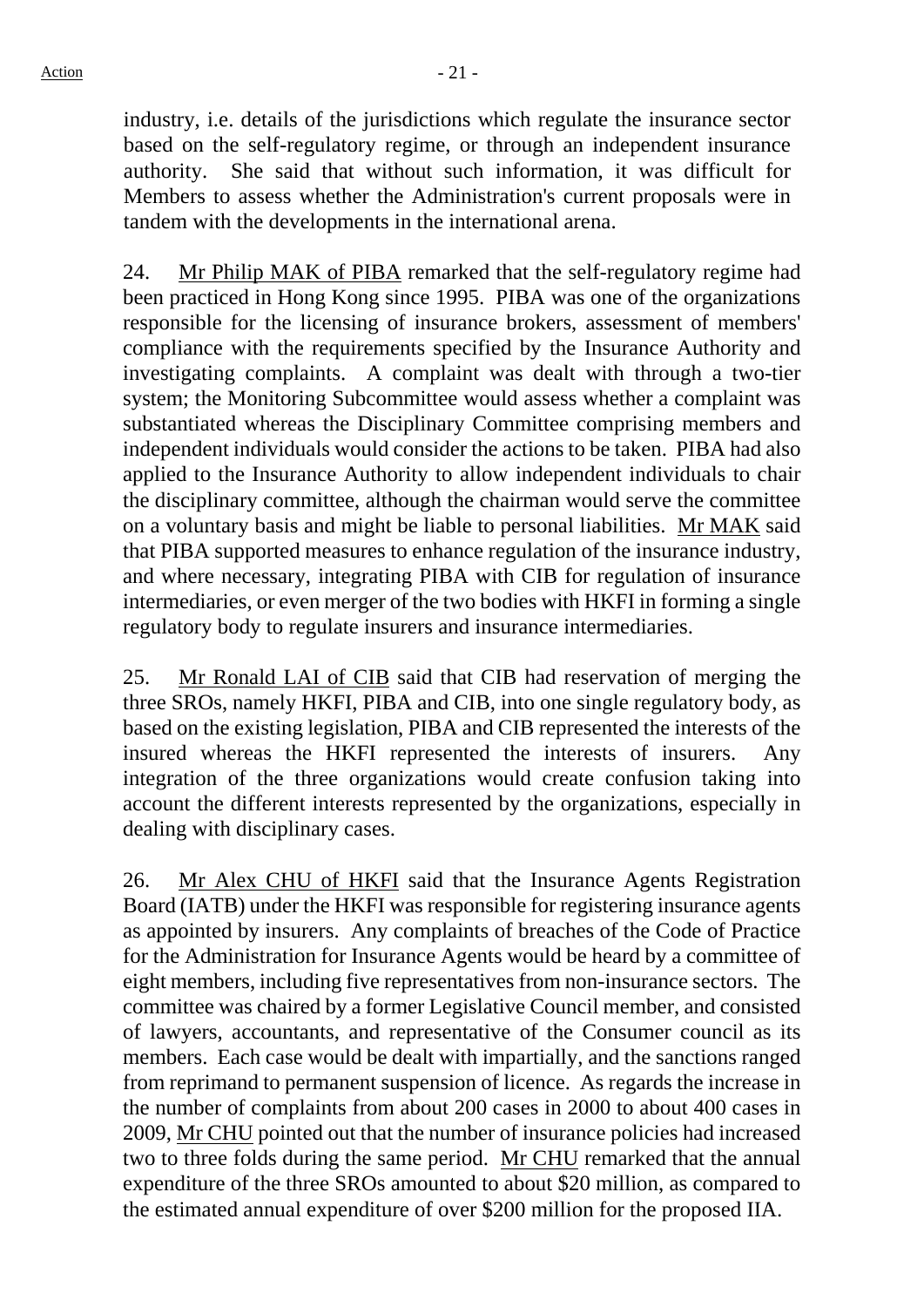27. Mr IP Wai-ming remarked that notwithstanding the increase in insurance policies, there was a marked increase in the number of complaints against insurers and insurance intermediaries in the past years. Given that the Monitoring Subcommittee would assess whether a complaint was substantiated before a disciplinary committee would consider taking disciplinary actions, the public might consider that the relevant organization was creating barriers in handling complaints.

28. C of I advised that the OCI received about 1 600 complaints against insurance companies/intermediaries in 2009, out of which about 1 100 cases were referred to the SROs for investigation. C of I pointed out that despite a decrease in investment-linked insurance business between 2007 and 2009, the number of complaints during the same period had increased from about 150 cases to about 500 cases. Therefore, there might not be a direct linkage between the number of insurance policies and that of complaints.

## *Over-regulation*

29. Ms Emily LAU pointed out that many deputations had expressed concern about excessive regulation by the proposed IIA over the insurance industry, whereas the need to protect the interests of the consumers was also a major concern of Members and the public, in view that there were many complaints against insurers and insurance intermediaries.

30. Ms Eleanor WAN of IFPHK said that the insurance and banking sectors were concerned about the details of the operation of the proposed IIA.

31. Noting that the staff of IIA would be remunerated with bonus, Mr CHAN Kin-por said that the insurance industry was concerned that one of the performance assessment criteria for IIA staff might be the number of enforcement actions taken against insurance companies/brokers/agents which might result in over-regulation of the insurance industry. Mr CHAN was concerned that if the costs for compliance with the IIA requirements were excessively high, many small and medium sized insurance companies might be forced to cease their business, which would in turn adversely affect consumers' interests given the reduced choices.

32. Mr Michael HAYNES of IIHK said that in the UK, many small insurance companies had been driven out of business after the establishment of the Financial Services Authority. Hong Kong should avoid falling into the same trap and a balance should be struck between regulation and development of the industry.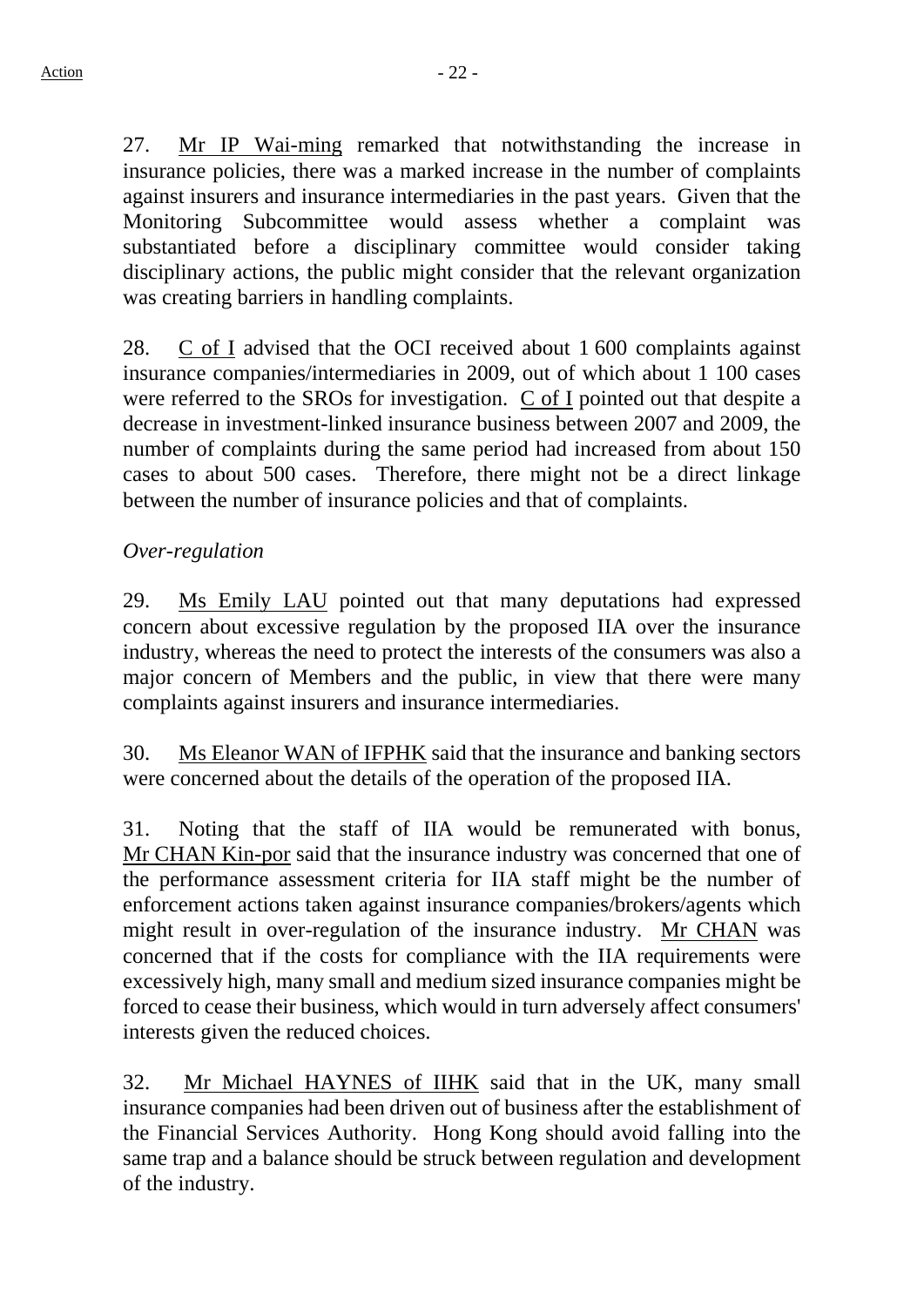## *Funding arrangement*

33. Noting that the number of staff to be employed by IIA would double the establishment of the existing OCI, and a variable licence fee would be imposed on insurers based on their liabilities, Mr CHAN Kin-por pointed out that the insurance industry was concerned about the increased cost to be shouldered by insurance companies and consumers. Mr CHAN said that the Government should provide detailed information to addressing the concern of the insurance industry during the further consultation with the industry.

34. C of I responded that the Administration would take into consideration the views and concerns expressed by members and the deputations in working out the detailed arrangements of the proposed IIA, and would further consult the industry. C of I explained that the IIA had a larger establishment than the OCI mainly because the IIA would take up the additional responsibility of licensing insurance intermediaries. The existing SROs had to rely on the voluntary service of industry and non-industry members. In some complaint cases, the SROs had to take several years to complete the investigations, possibly due to resource constraints.

Admin 35. Given that many small and medium sized insurance companies were concerned that the 0.1% levy on insurance premiums might undermine their competiveness, Ms Starry LEE requested the Administration to provide a comparison between the proposed funding arrangements for the IIA and the relevant arrangements in other jurisdictions, with particular regard to the level of levy to be imposed on insurance premiums.

> 36. C of I responded that different practices were adopted in different jurisdictions on the cost recovery mechanism. The proposed funding arrangement for IIA was to have about 70% of the expenditure met by the levy and the remaining 30% met by various licence and user fees. The 0.1% levy should have little impact on the insurance premiums. The Government would further consider measures to address the industry's concerns about the levy on the insurance policies of high and low monetary values.

## *General views*

37. Mr CHAN Kin-por said that while there were divergent views regarding the establishment of the IIA, the deputations generally shared the common concern that the consultation paper had not spelt out the detailed arrangements for the proposed regulatory regime. When the Administration conducted the second round of consultation, it should provide more details to address the industry and the public's concerns. Mr CHAN opined that the merits of the self-regulatory regime should be retained even after the establishment of the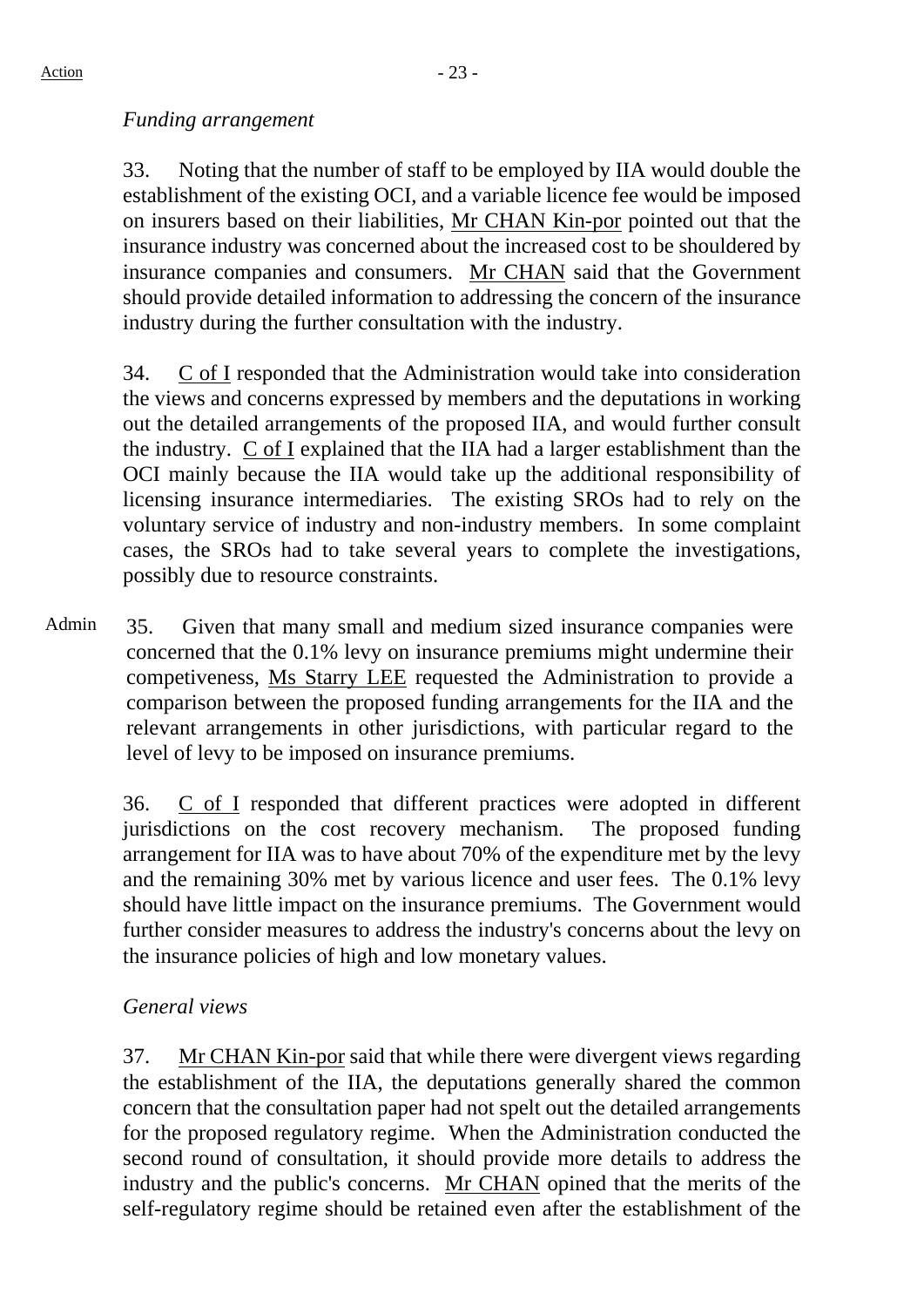IIA. For instance, adequate representation from the insurance industry should be maintained in the supervisory and disciplinary committees of the IIA.

38. Ms Starry LEE remarked that given the expected increase in the number of insurance policies, partly as a result of the implementation of the proposed voluntary Health Protection Scheme, the need to protect the consumers' interests would be a major public concern. Ms LEE asked whether the three SROs had a consolidated view on the proposed establishment of an IIA, e.g. there should be adequate representation of the insurance industry in the operation of the IIA.

39. Ms Eleanor WAN of IFPHK remarked that in view of the development and increasing complexity of insurance products, and the need to protect consumers' interests, the Administration should, in the long run, review the regulatory arrangements for the sale of insurance products in order to protect the investors/consumers, apart from regulating the issue of insurance products.

40. Mr Ronald LAI of CIB said the CIB and HKFI supported in principle the establishment of an IIA to take over the regulatory responsibilities of the SROs, mainly from a consumer protection point of view and in view of public concern about possible conflict of interests of the SROs.

41. Mr Philip MAK of PIBA said that the HKFI was responsible for registering insurance agents whereas all insurance intermediaries should be members of the CIB or PIBA. The amalgamation of the three SROs under a uniform set of rules was feasible. The enhancement of the existing self-regulatory regime was a possible option to meet the market requirements and protect policyholders, although the consultation paper had not recommended such an arrangement.

42. Mr Alex CHU of HKFI said that HKFI supported in principle the establishment of an IIA, and integration of the three SROs into one organization. However, the merits of the existing self-regulatory regime should be retained in the proposed regulatory regime, professional input and active participation of the insurance industry in the regulatory regime was essential. Mr CHU pointed out that 73% of the complaints lodged with the Insurance Agents Registration Board were found substantiated.

43. Ms Juan LEUNG of HKIPGU said that in order to protect the interest of consumers, it was important that a policyholders protection fund was maintained. Ms LEUNG opined that the SROs should be tasked with the training and development of insurance practitioners.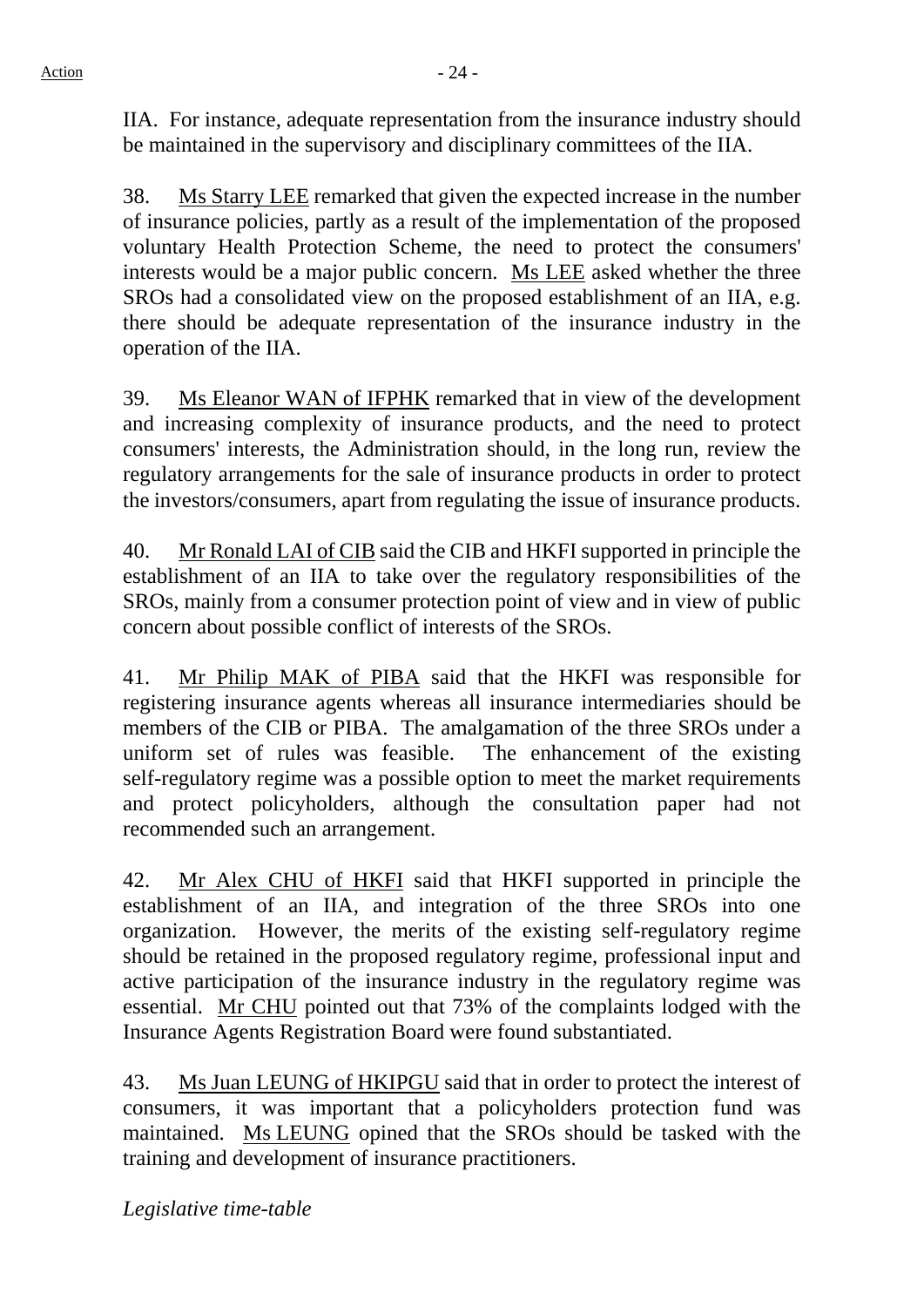44. In reply to Ms Emily LAU's enquiry about the legislative time-table for establishing the proposed IIA,  $C$  of I said that a report on the consultation conclusions, and the Government's responses to the views and concerns received would be provided to the relevant Legislative Council Panel for consideration in the first half of 2011, and the relevant bill would be introduced into Legislative Council in the second half of 2011, so that the relevant legislation could be enacted before the end of the current term of the Legislative Council.